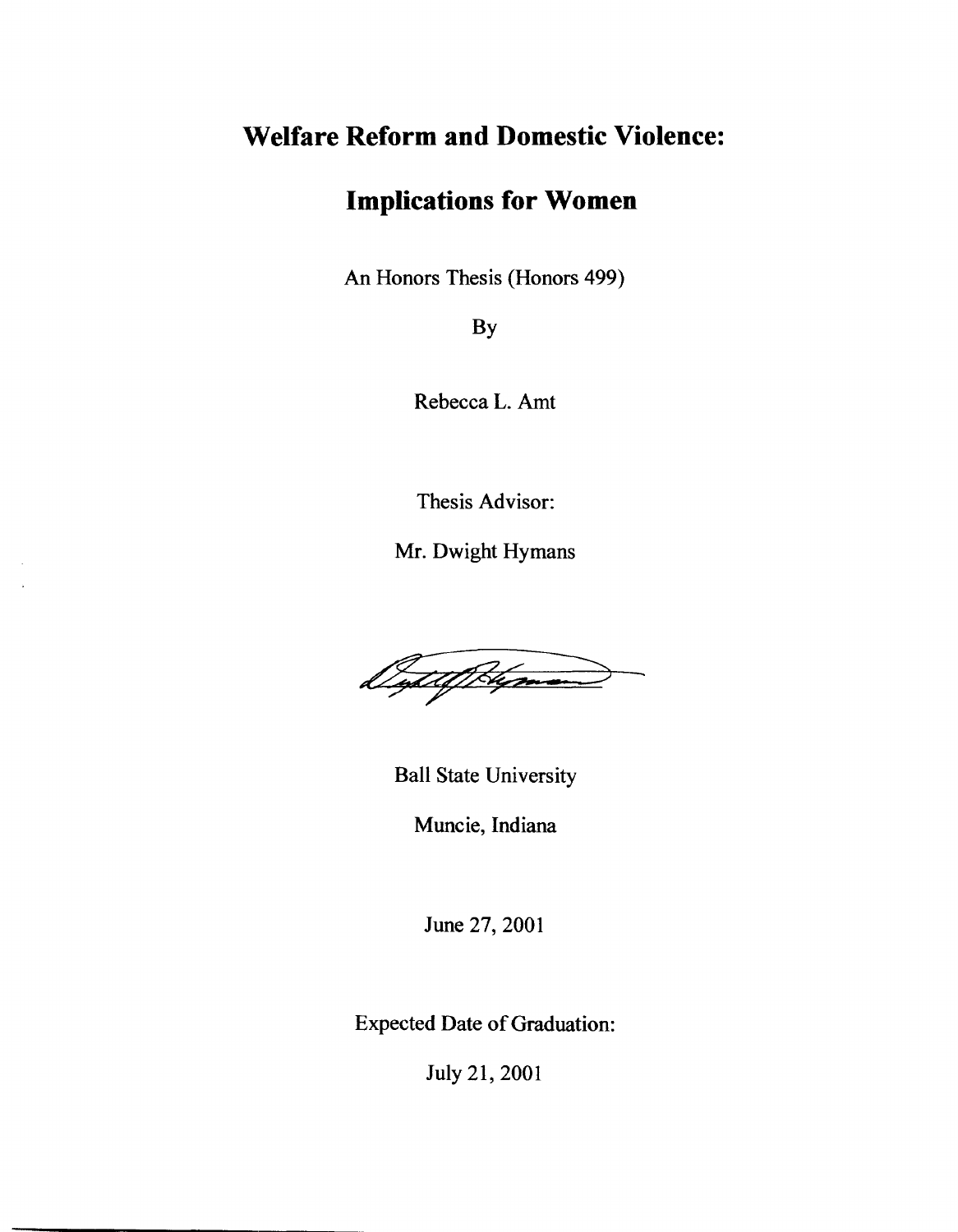### **Abstract**

This thesis looks at the high rates of domestic violence among poor women and the connection between poverty and domestic violence. It also discusses the impact of the Personal Responsibility and Work Reconciliation Act of 1996 on victims of domestic violence and programs that are available to them, both effective and ineffective. Finally, it looks at what needs to be done by legislators to help victims gain employment and financial independence.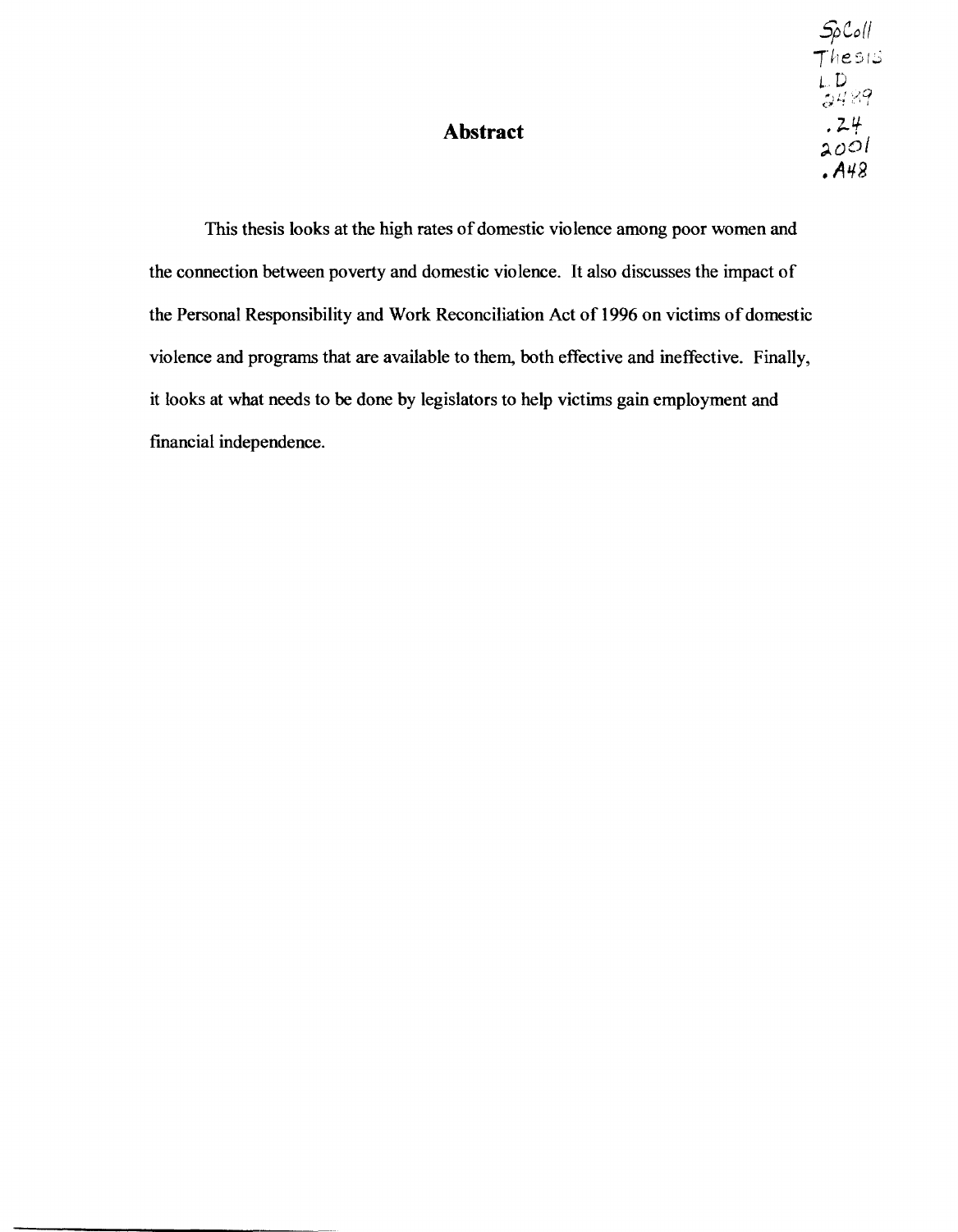### **Acknowledgements**

I would like to thank Mr. Dwight Hymans, my thesis advisor, for his patience, guidance, and support. He was an invaluable resource to me while I was researching this topic and encouraged me to think critically in order to put the pieces together.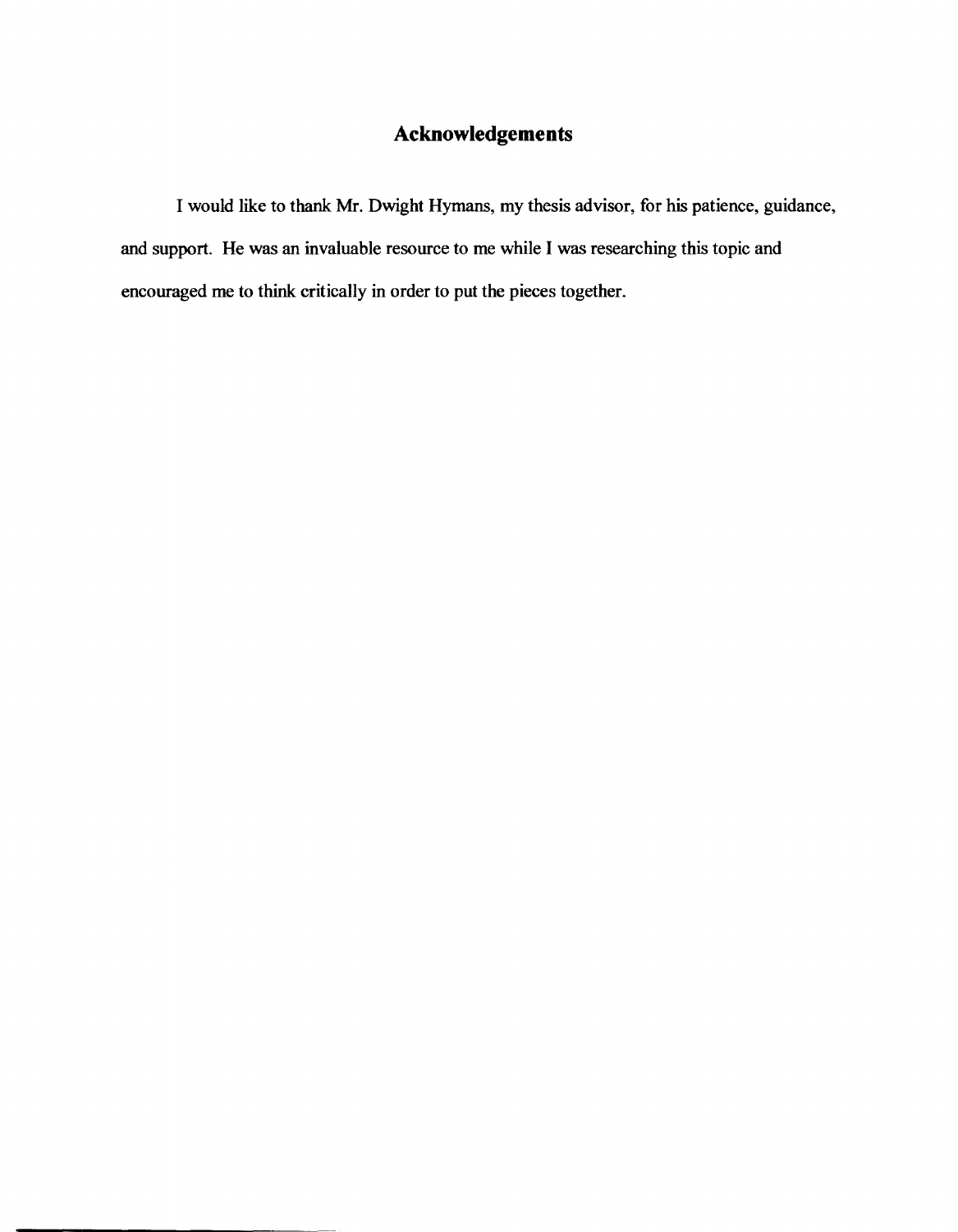In the United States alone, Domestic violence affects an estimated three to four million women every year (Kurz, 1998). This violence invades every aspect of the family's existence. It makes women who are victims unable to have normal lives and participate in daily activities that many Americans take for granted. They are often unable to have jobs and get an education, many times because their abusers forbid it. One study reported that one-third of the women surveyed stated that their abusers had prohibited them from working (Kurz, 1998). If a woman is able to leave an abusive partner, an act that requires much courage and bravery and is not without risk, she may be unable to work for fear of retaliation from her abuser at the workplace. Many abusers go to great lengths to prevent their victims from becoming financially independent (Akukwe, 1998). One woman told researchers of her situation:

"There were times where I couldn't even get out of my room because I still had a hand print on my face. I couldn't go to work because it was embarrassing...going to work, and you know that you are terrified. Or going to work and saying that you really don't want to go home, and not being able to say why I don't want to go home" (Lein, et al, 2001).

It is evident that domestic violence makes and keeps women poor (National Organization of Women, 1998). In a study done by the McCormack Institute and Center for Survey Research, 65% of welfare recipients had been abused by their husbands or boyfriends at some time in their lives. In another study, 60-80% of women on welfare reported being currently abused by a male. Poor women experience the most violence. The poorer the woman is, the more serious the violence. Studies have also shown that the lower a woman's education, income, and occupational level, the more likely she was to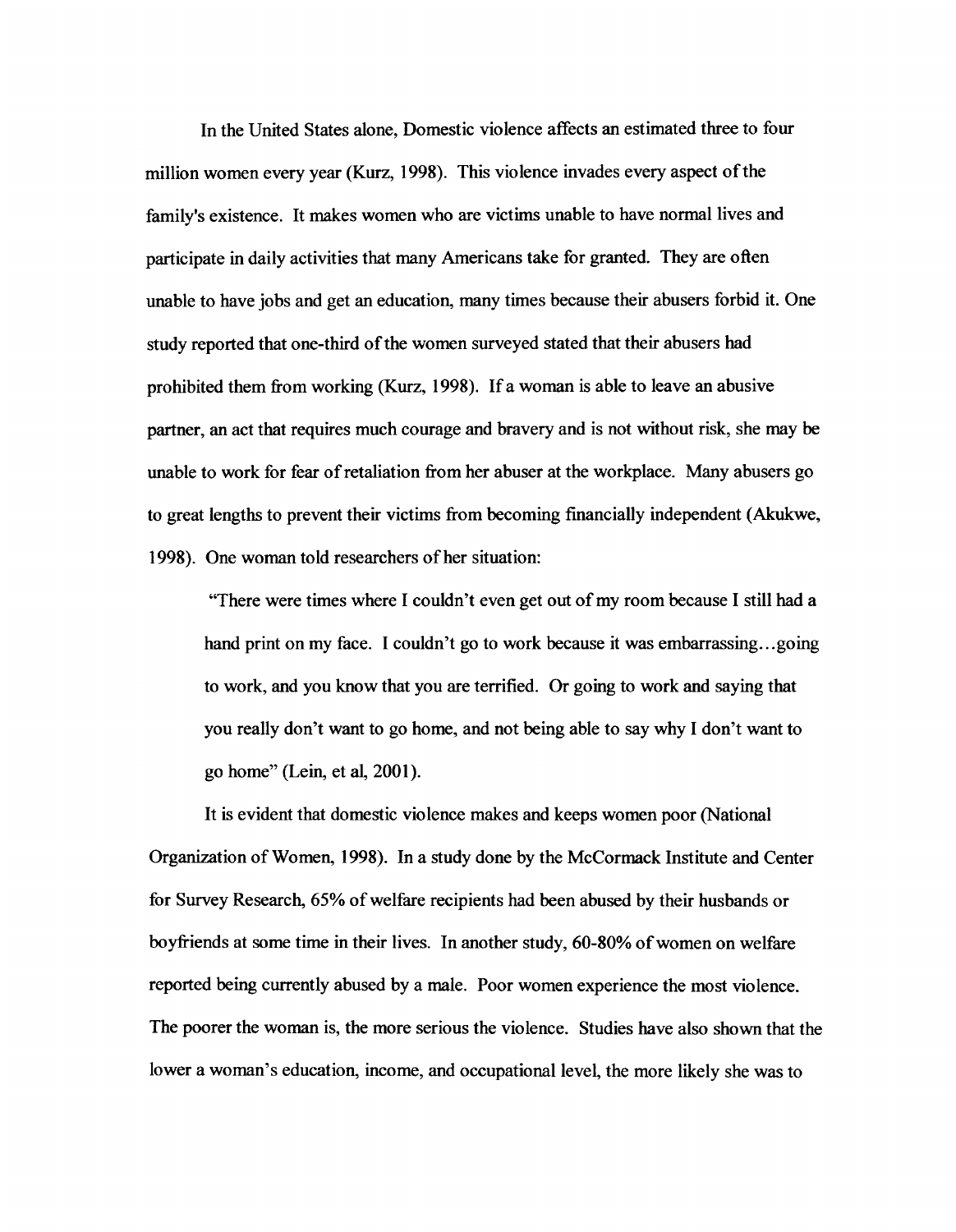be battered (Kurz, 1998). In a 1997 report, the Bureau of Justice Statistics stated that women living in households with annual incomes under \$10,000 a year are four times as likely to be violently attacked than women in other income categories (Browne, et al).

There is little data to show why poor women are more likely to experience violence at the hands of their partners. Experts have speculated that the relationship between poverty and violence could have something to do with the values, life experiences, and ideologies of poor men. Those with lower incomes may subscribe to more traditional gender roles and feel that one of their roles as a male is to control their partners through whatever means necessary. They may have been socialized to believe that violence is an acceptable way of asserting their manhood and control over women. Perhaps poorer men use violence as a means of controlling their mates because they do not have any other means to control them. Higher-class men can (and do) use their economic resources to control their partners. If they are providing the family with income, they can choose to withhold it from their partners in order to restrict what they are able to buy and what they can do (Kurz, 1998).

In addition to poverty, domestic violence also leads to homelessness, child abuse and neglect, female alcoholism, mental illness, and attempted suicide (Sable, et al). Domestic violence invades every aspect of the victim's life, including her physical and mental health and well-being. In addition to physical injury, the abuse itself, whether it is emotional or physical, can cause depression, anxiety disorders, and post-traumatic stress disorder. If victims suffering from these psychological problems do not get professional help, they could commit suicide. Others may turn to drugs or alcohol to escape the pain and hopelessness they are experiencing (Tolman et ai, 2001). Child abuse and neglect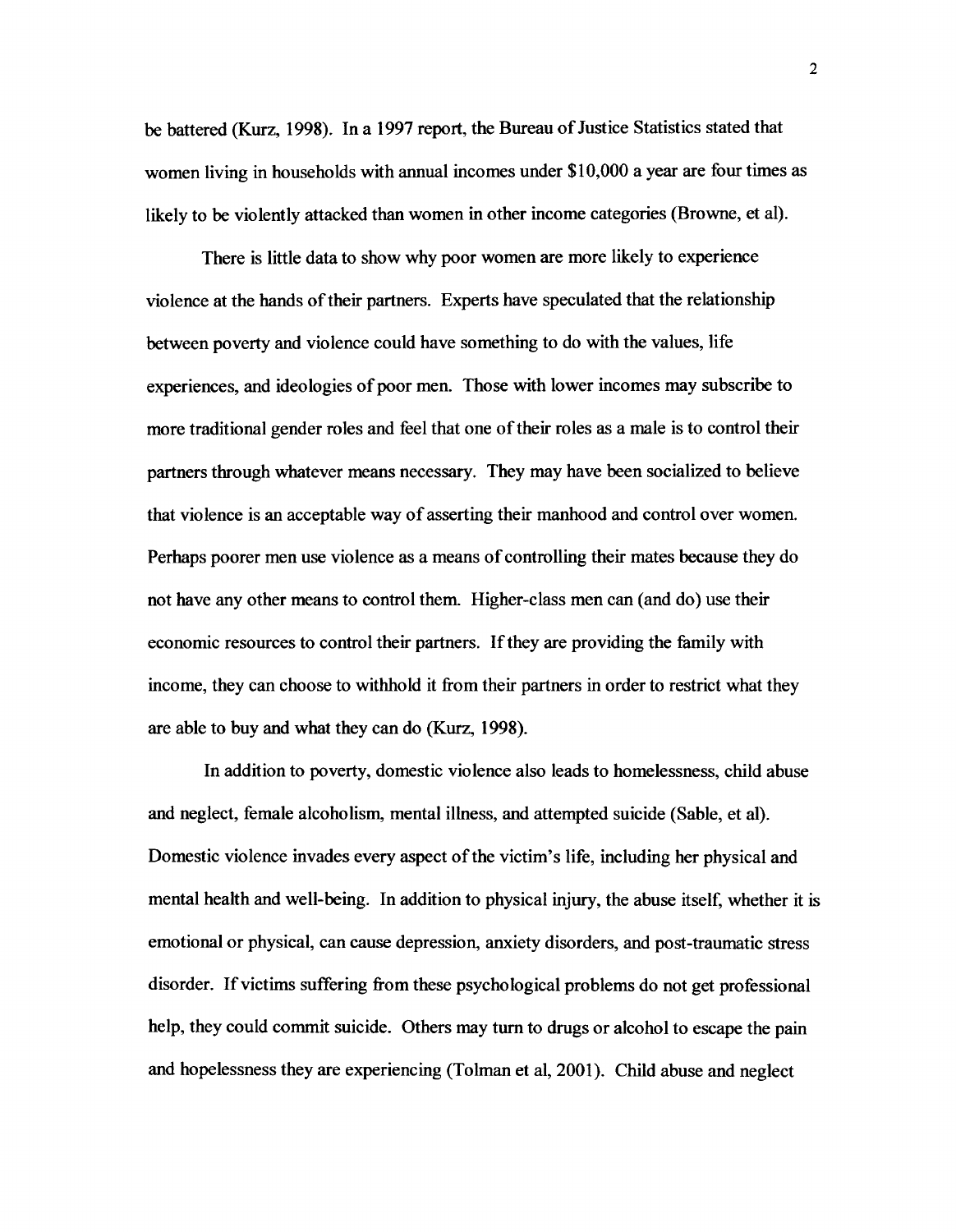may accompany domestic violence. If the batterer is abusing his partner, it is possible that he could abuse his children also. Women who are victims could be so overwhelmed and emotionally distraught by the abuse that they in turn abuse or neglect their children (Honeycutt et aI, 2001).

All of the difficulties mentioned above make it extremely difficult for victims of abuse to earn a living and provide themselves and their children with basic necessities. If they do leave the abusive situation, they may fmd themselves with no resources or shelter. A 1990 study done by the Ford Foundation found that 50% of homeless women and children were fleeing abuse (National Coalition for the Homeless, 1999).

Victims of spousal abuse with little education or resources have very few options available to them to help them become self sufficient and free of their batterers. There are many battered women's shelters throughout the nation that exist to provide temporary housing and other forms of assistance to women in this situation. But these shelters have limits as to how many women and children they can house and how long those families can stay. Here in Muncie, A Better Way can house up to 22 women and children. They can stay for up to 45 days at a time. During their stay, they receive counseling for themselves and their children, assistance in fmding employment and housing, and clothing that has been donated (Willett). But when their time at the shelter runs out, they may find themselves unable to support their families, even with the assistance that they received at the shelter. Often, the only choice that a victim of spousal abuse has to support herself and her family is to apply for public assistance (Lyon, 1998).

Unfortunately, welfare isn't meeting the vital needs of our nation's women and children. With the advent of the new welfare reform legislation in 1996, more families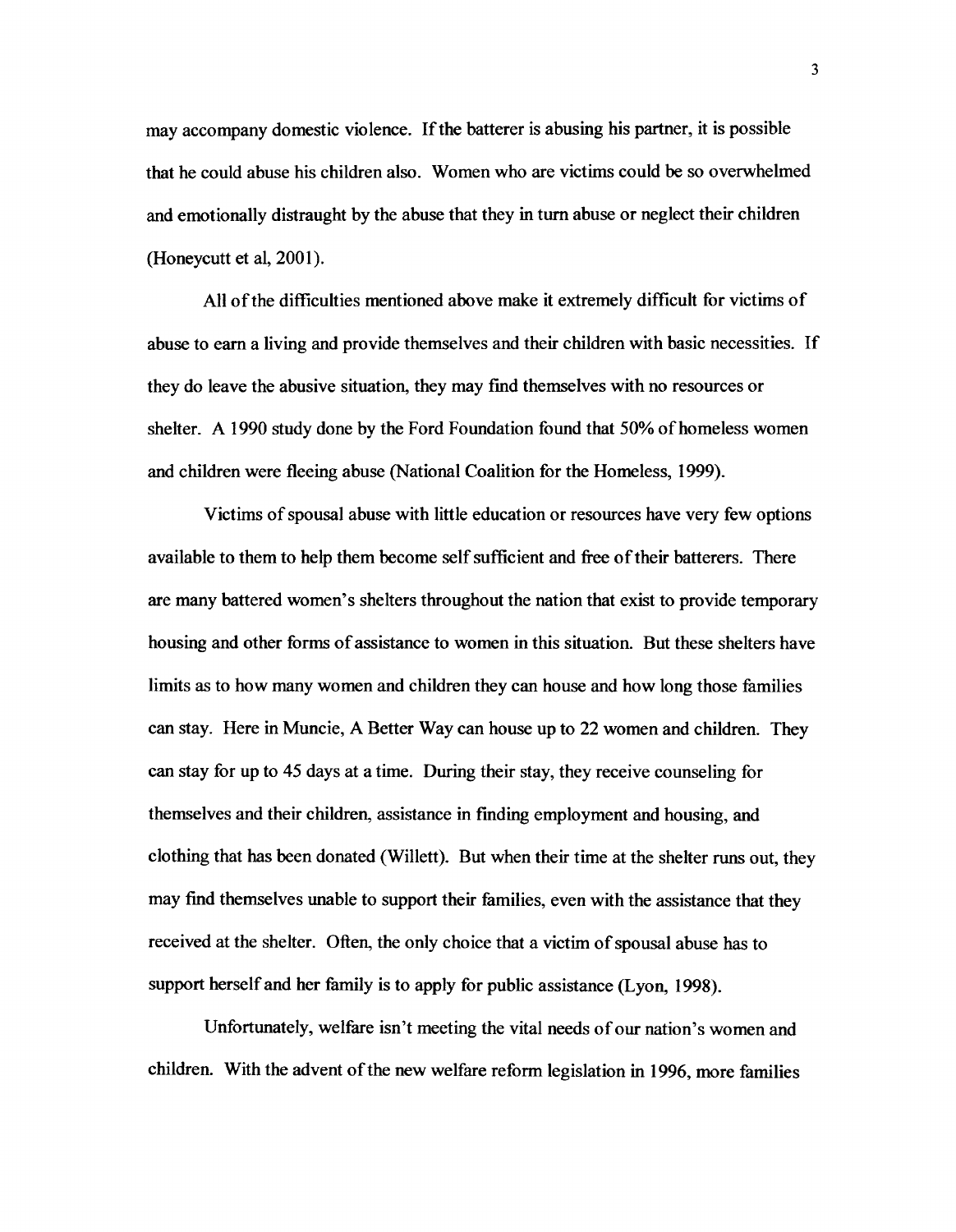are finding themselves unable to meet the work requirements involved. thus making them ineligible for assistance. The situations of domestic violence victims, in particular, make it difficult for them to find and follow through with education, training, and employment. The physical and emotional stress they are experiencing make it hard for them to participate in training and educational programs and find and maintain employment. Lack of childcare and transportation can make it impossible for them to leave the home in order to work. The actions often taken by abusers to prevent their victims from becoming independent (i.e. bruising their faces, terrorizing them at the work place, or threatening further abuse, etc.) make working a great challenge for victims. Some programs and legislation attempting to recognize and remedy this dilemma have failed miserably while others have worked to some extent. In this paper, I intend to show that welfare reform has a long way to go before it will benefit those families who most need it for survival (Tolman, et aI., in press).

Since 1996, welfare in the United States has been radically different than it had been in its sixty-one year history. With the passage of the Personal Responsibility and Work Opportunity Reconciliation Act, or the PRWORA, the eligibility requirements for welfare have changed dramatically. Now, more than ever before, the focus has been on going from welfare to work as quickly as possible. The AFDC, or Aid to Families with Dependent Children has been changed to TANF, or Temporary Assistance to Needy Families, with emphasis placed by lawmakers on the word *temporary* (Sable, et aI., 1999).

The new legislation requires recipients to obtain employment, job training, or some other form of education after two consecutive years on TANF. There is a lifetime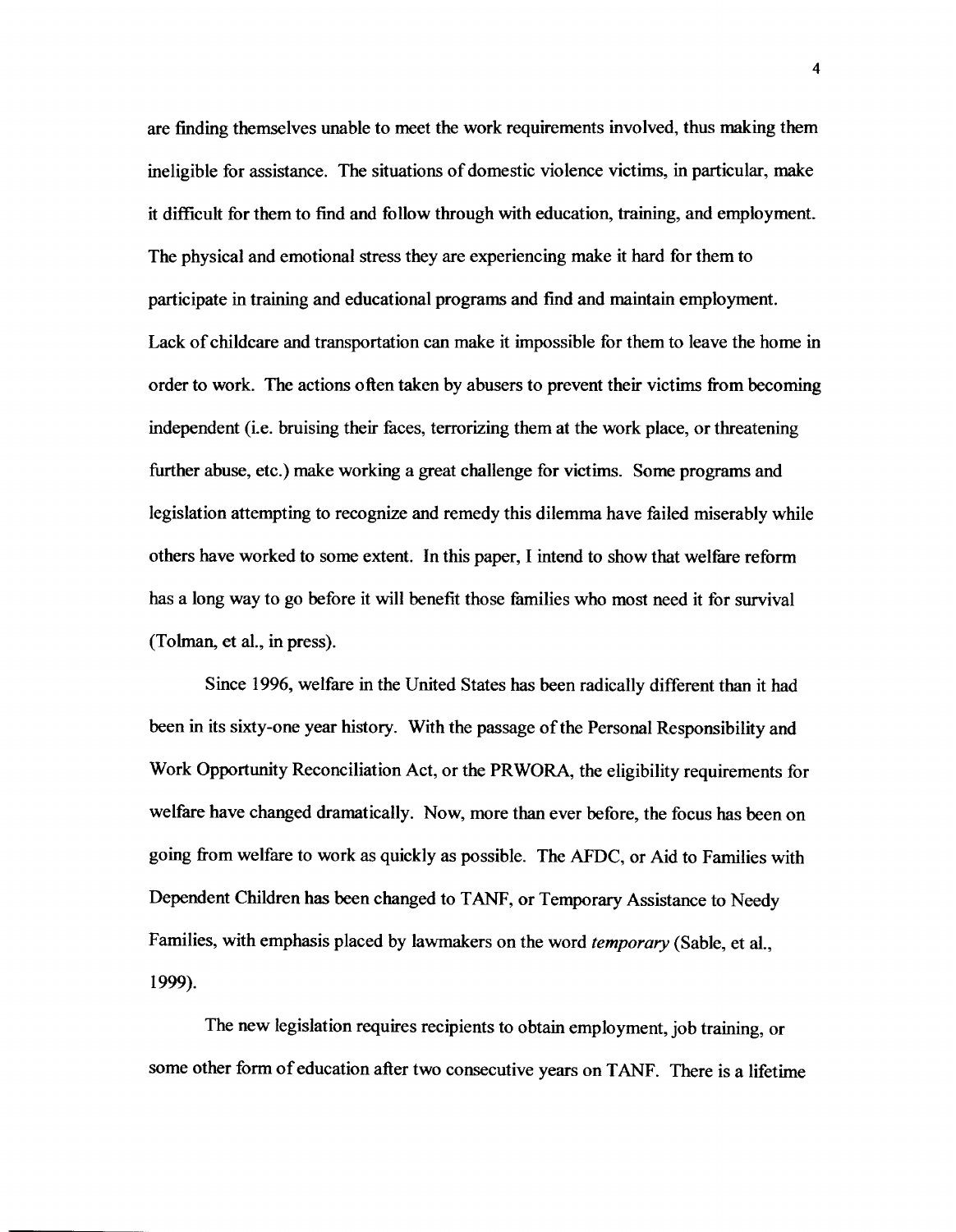cap of five years on receiving assistance. In a move toward decentralizing our government, the responsibility for dispersing benefits has shifted from federal to state, with specific regulations and guidelines that each state must follow in order to receive federal funds in the form of block grants. States are allowed some discretion when creating programs and policies for distribution ofT ANF and other forms of assistance. Previously, state welfare costs were matched with federal funds. Now states are given penalties if their families fail to meet employment quotas in the form of lower federal block grants (Greenberg, 2001).

The PRWORA has many goals: cutting welfare caseloads, making welfare a temporary, transitional system, reducing spending, and discouraging out-of-wedlock pregnancies. In the time since the act has been implemented, employment among lowincome parents has risen, child poverty has fallen, and states have expanded services for poor families. However, many families have lost benefits without finding work and many that have found employment have experienced little increase in economic well being (Greenberg, 2001).

Victims of domestic violence are among those individuals that could be harmed by the new welfare regulations. The situation they are in makes it nearly impossible to maintain employment. Batterers do not want their victims to leave them and be independent. Therefore they go to great lengths to stop that from happening, sometimes even after the victim has left her abuser (Browne et aI, 1999).

Abusers often sabotage their victims' efforts to get an education or maintain a job, destroying necessary paperwork, materials, clothing, or bruising their victim's faces. Often batterers stalk their victims and come to the places where they work, threatening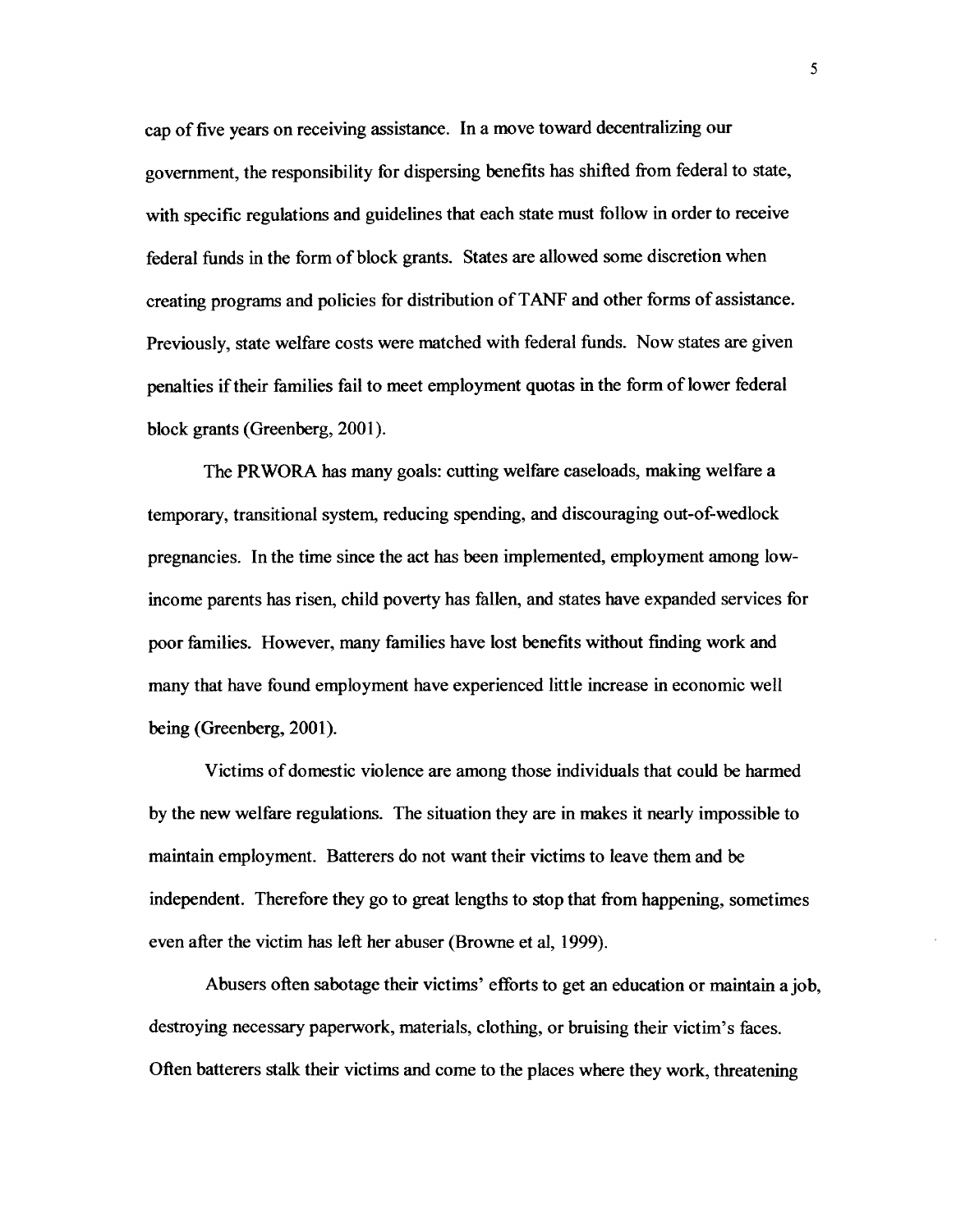and terrorizing them (Browne et al, 1999). Through verbal abuse, many abusers tear their victims down so much that they lose any self-confidence and any hope they may have had for the future. One woman expressed the plight of domestic violence victims seeking employment and self-sufficiency by sharing her experiences: "I went for a job interview recently. 1 did great until 1 came to the part where you have to type something on the computer. 1 did bad. They must have thought 1 was lying. 1 froze up. They didn't have machines like that at [local business school], not at all. Also, one thing that happened during my marriage was that my confidence in my ability to work got a bit destroyed. He tore me down all the time" (Kurz, 1998).

Research has found that women who suffer from intimate partner violence are more likely to miss days of work, have been unemployed in the past, and report mental and physical health problems that could affect job performance and employment status. They worked less, on average, because of the partner violence and also the need to stay home and protect their children (Browne, et aI, 1999).

Fortunately, legislators realized that there are some groups of Americans who, because of their situations and life experiences, are unable to meet the work requirements for TANF receipt. For up to 20% of welfare recipients, a hardship exemption from job training and work requirements is available. This could include those suffering from physical or mental disability, mental illness or those who are teenage parents (Sable, et aI, 1999).

The Family Violence Option was created specifically for victims of domestic violence by Senators Paul Wellstone (Democrat, Minnesota) and Patty Murray (Democrat, Washington). They recognized that abuse often makes it impossible for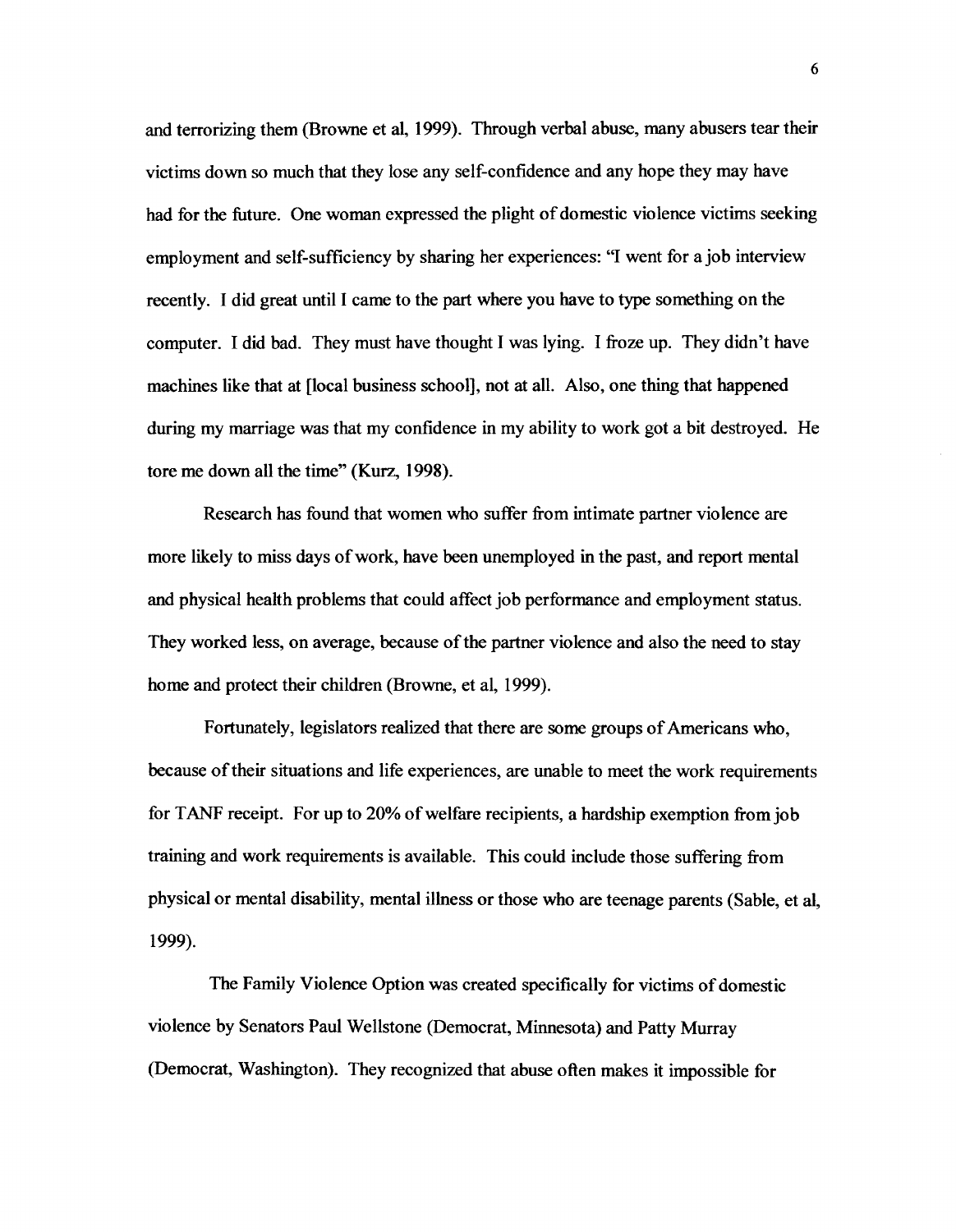women to maintain employment and made this waiver to exempt them from having to meet the work requirement in order to receive TANF (Pavetti, 2000).

States are given the option whether or not to adopt this amendment to the Personal Responsibility and Work Opportunity Reconciliation Act. State legislatures decide how this Option is enacted for their state, if it is at all. Prior to the PRWORA, states had to follow strict federal guidelines in order to receive matching federal funds for welfare. Now they have more power to implement or not implement programs and policies for domestic violence victims. As of 1999, 31 states had chosen to implement the Family Violence Option and an additional 9 states were in the process of doing so. The remaining 10 states had provisions within their welfare plans to assess domestic violence victims, referring them to services and deferring them from the work requirements (Raphael, 1999).

To obtain this waiver, women must be aware that it exists and want to use it. However, most women have no knowledge ofthe Family Violence Option. If they are told about it, they often are resistant to using it because they want to find jobs and earn a living. In a study done by Laura Lein in which domestic violence victims seeking TANF were interviewed, the majority of the women said that they did not want the waiver because they wanted to work and support themselves and their families. Only a small percentage of the women interviewed sought the waiver and thought it was useful to them. This study shows that while most women want to work and not rely on waivers and exemptions, some women do benefit greatly from them. The Family Violence Option and other waivers are useful to some domestic violence victims, but fmding ways to help them fmd gainful employment should be the priority (Lein, 2001).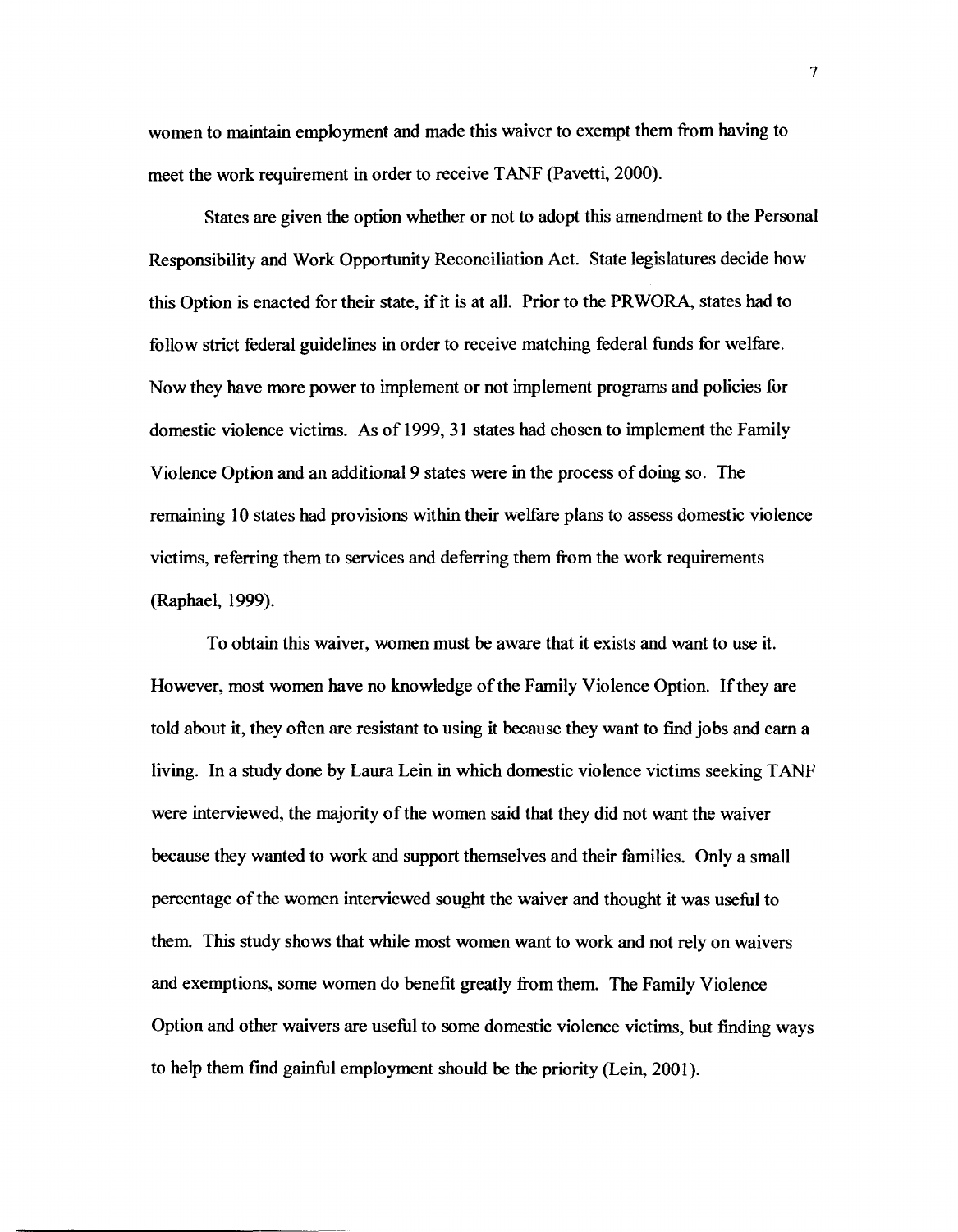In order for workers to know that a client is a victim of domestic violence, they must conduct an evaluation or screening. However, most women do not come to the welfare office to disclose their status as victims of domestic violence. They see it as irrelevant and do not perceive getting services for the problem as a priority in their lives. Their priorities are finding housing, money, and legal services (Lein, 2001).

Often the questions asked in the domestic violence screening are of an extremely personal nature. Naturally, victims often feel uncomfortable and embarrassed answering them and may not do so truthfully. From the workers' standpoint, asking these embarrassing questions about intimate details of their clients' lives is not a particularly desirable part ofthe job. This aspect has served to dissuade workers from conducting the screening at all, leaving many women in the dark about services and exemptions that may be helpful to them (Levin, 2001).

Options/Opciones is a program that was started in the Illinois Department of Health and Human Services in conjunction with the Rainbow House and Mujeres Latinas en Accion, two community-based providers of domestic violence services. This project entailed the screening of all T ANF participants who came into that office. Those who identified themselves as victims would be given the option of participating in the program. Then one ofthe domestic violence advocates would do an intake interview in order to determine what services that participant would need. These include counseling, group workshops on T ANF-to-work transitioning, and case management for their other needs.

At first the program seemed as though it would bring about the desired result of giving victims of domestic violence individualized care and services. Of the women who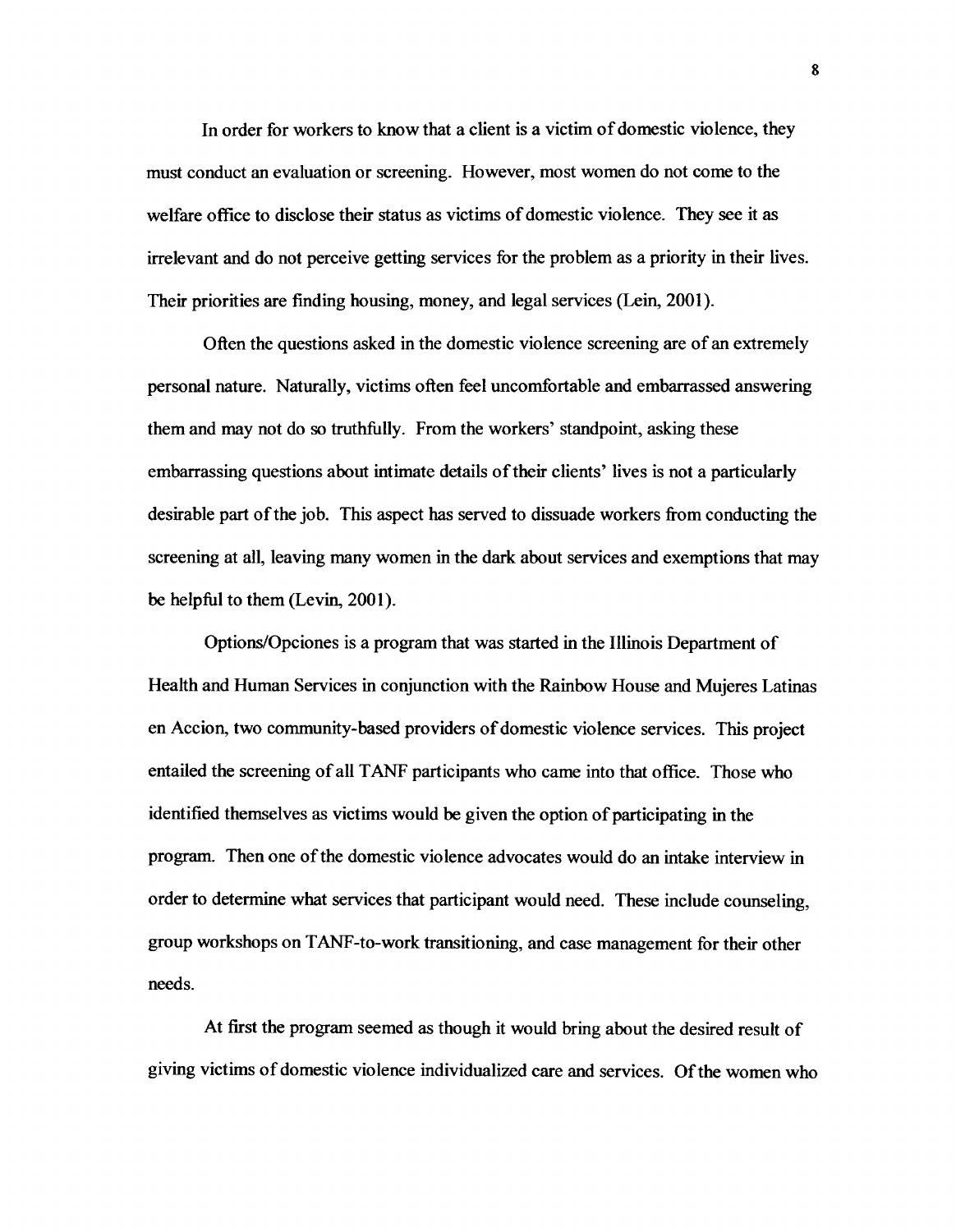expressed a desire to participate in the program, 35% actually followed through with the services. While this does not appear to be an impressive percentage, the fact that these women are domestic violence victims must be taken into account. The very nature of their problem makes it very difficult for them to follow through with services and participate in programs. Of that 35%, 56% went on to be involved in work-related activities, including paid employment, vocational training, and educational activities.

A few months after the implementation of the program in Chicago, problems with the delivery of the services began to become glaringly obvious. This was illustrated by the fact that out of the 4,000 T ANF participants served by that office, only an average of eight per month participated in the Options/Opciones program. One explanation for this was the domestic violence screening process. It was a long and drawn out process that many women were unwilling to go through. As previously stated, they did not come to the welfare office to get domestic violence services. They came to get benefits. Many women did not want to admit to a total stranger that they were abused, no matter how much they needed the services. For many, there is an element of shame involved in being a victim of spousal abuse. Later the long screening form was thrown out and workers were encouraged to screen for victims in a more informal manner. Some did this and some did not, leaving many women unable to participate in the program because oftheir lack of knowledge about it.

Another major problem with the program was the poor communication between the TANF workers and the domestic violence advocates. These two groups held different perspectives and had different views about the validity of this program. The TANF workers resented the added work that they had to do within their already busy days. The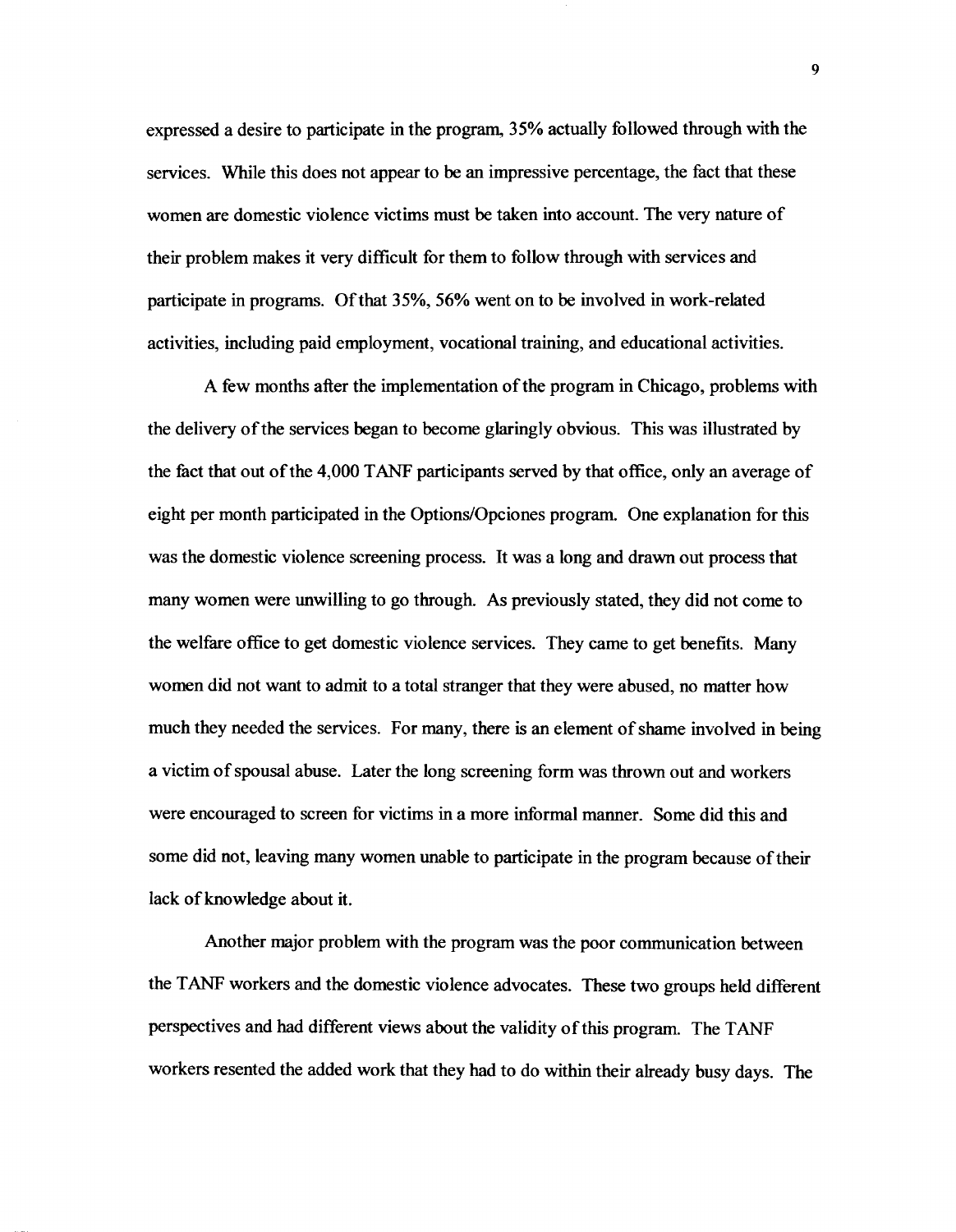domestic violence advocates were at their mercy for referrals of clients and sometimes the TANF workers simply did not want to make the referrals, for whatever reason. TANF caseworkers were resistant to this intrusion into their office. Many of them had been employed there for many years and were comfortable with the status quo.

The attitudes of the TANF caseworkers about domestic violence proved to be somewhat surprising. A study conducted in another TANF office found that over 20% of the workers were victims of domestic violence themselves. Victims of spousal abuse that work there may be resentful that the women that they are serving have options and services available to them, while they may not have. In order to ascertain whether the caseworkers were opposed to referring clients for domestic violence services or just referrals in general, mental health and substance abuse counselors were brought in to do intakes on TANF recipients. Caseworkers were asked to screen women for these issues also and refer them to the counselors. The caseworkers referred an average of25 women a month to the services that dealt with mental health and substance abuse, while referring an average of only four or five women per month to the Options/Opciones program which provided domestic violence services (Levin, 2001).

Child support is often viewed as an extra source of income that can possibly serve as a substitute for welfare. The Personal Responsibility and Work Opportunity Reconciliation Act addresses the need for fathers to pay support for their children. It imposed quotas and performance standards for states for establishing paternity and child support orders. In addition, it provided child support agencies with tools to help them better enforce the payment of child support (Pearson, 2001).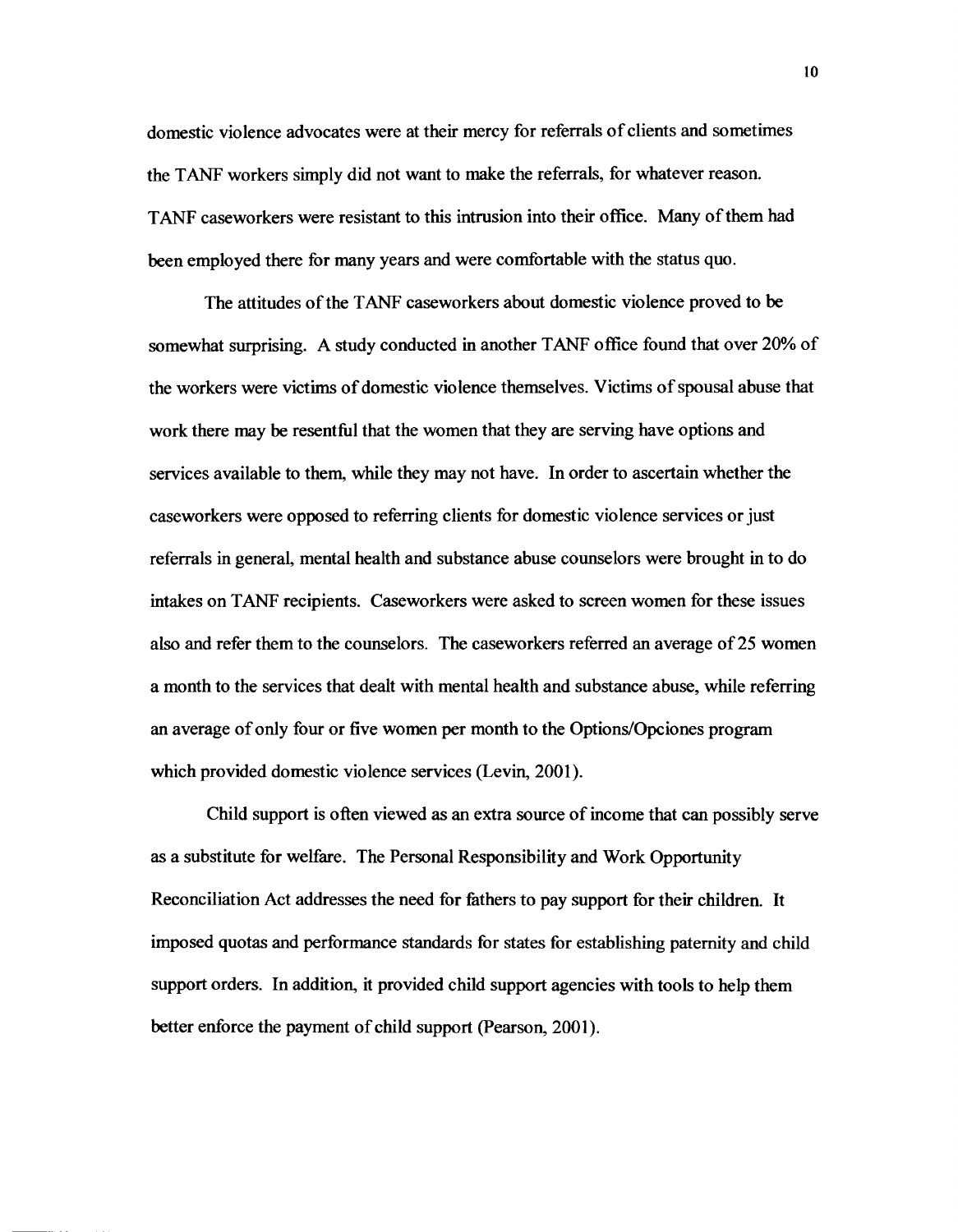There are cooperation requirements in place to mandate that women do everything they can to help establish paternity of their children and locate the fathers. If the women do not cooperate with this search, they can be subject to penalties. This can be dangerous for victims of domestic violence, as "child support actions are perceived to have the potential to renew the violence because they can notify the abuser of the victim's location, precipitate physical contact between the abuser and the victim in the courtroom, and/or stimulate desires for custody and visitation that could lead to regular and dangerous contact" (pearson, etal, 2001).

Because of this possibility of violence and the penalties for non-cooperation, the regulations ofT ANF are in effect making women choose between safety and receiving public assistance. There is a "good cause" exemption built-in to the legislation to address this issue, but most women are not informed about it and do not apply for it. Applying for the exemption would require disclosing domestic violence, an act which many women are reluctant to do for reasons previously stated.

Three states have implemented projects designed to meet the needs of victims for safety and self-sufficiency when working with child support agencies. In Colorado, Minnesota, and Massachusetts, programs are in place to identify domestic violence victims in public assistance and child support agencies and improve cooperation within child support agencies and identify barriers to that cooperation (Griswold, et aI, 2000).

Colorado was one of the first states to test the process of screening victims of domestic violence in TANF offices. This process involved notifying all applicants that victims of spousal abuse may apply for certain exemptions if cooperating with T ANF' s requirements might cause them to be further victimized by their abusers. It used a brief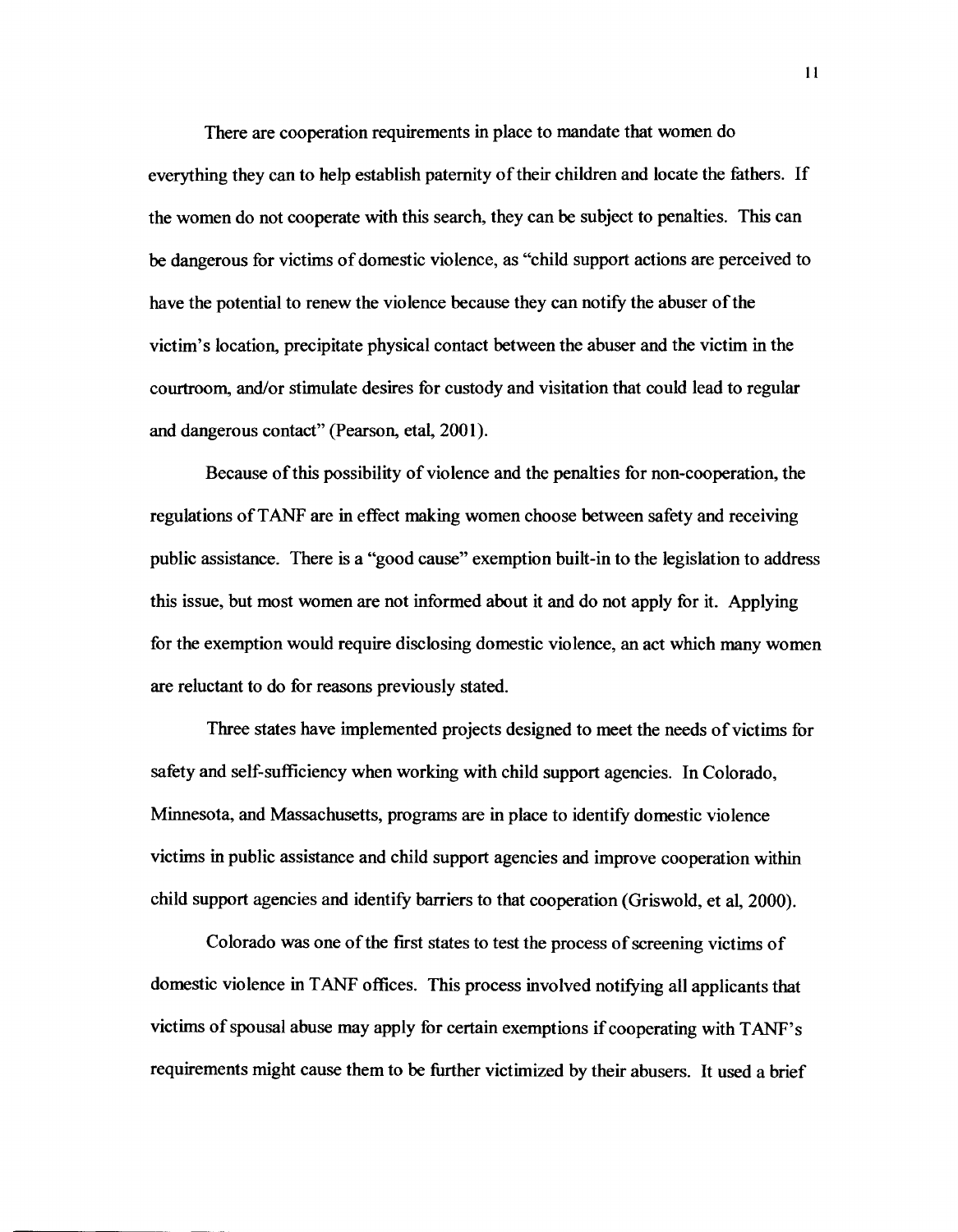questionnaire in order to find out who needed the "good cause" exemption and gave the individuals that information.

In Massachusetts, three methods of identifying domestic violence victims were tested. The first was universal notification by public assistance workers to all applicants about domestic violence issues and the options that existed to seek waivers and exemptions. The second method involved notification of domestic violence waivers and exemptions plus assistance for victims from on-site specialists knowledgeable in the area of domestic violence, community resources, and the waivers and exemptions. The third method combined the first two and added direct questioning of applicants by public assistance workers using an explicit behavioral question.

The Minnesota project, carried out in Hennepin County, dealt with methods of improving cooperation with child support agencies. Part of it entailed the screening of custodial parents and relative caretakers for problems with childcare, transportation, alcohol abuse, mental or physical health issues, custody and visitation, and spousal abuse. Clients expressing an interest in receiving assistance in these areas are referred to community services. The steps taken in this program included: the notification of domestic violence waivers by workers, the screening of applicants for barriers to cooperation by child support workers, and the assessment of clients who disclose those barriers with referrals to community resources by child support workers (Griswold et al, 2000).

Much was learned from studying these programs about the desire of domestic violence victims to seek child support and become self-sufficient. It also gave researchers data about the nature of the abuse and the problems that victims face. In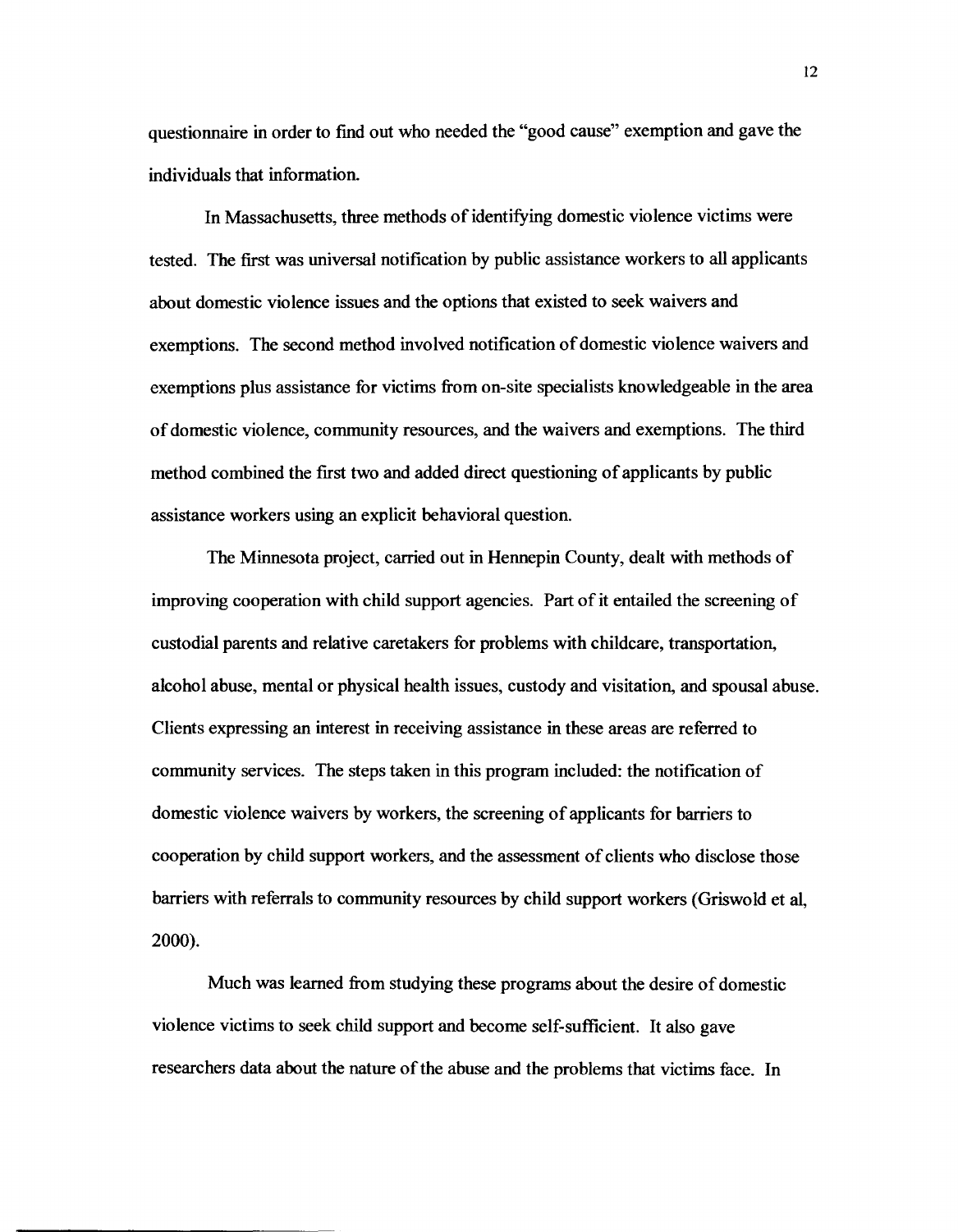Colorado, 75% of the women who disclosed domestic violence stated that their abuser was the father of their children. 57% of those surveyed in Minnesota indicated that the father of their children was also their batterer. This shows the high rates of abuse by noncustodial parents who usually owe child support. Ifvictims of this abuse decide to pursue child support, they are putting themselves at risk for further violence because of the possibility of disclosing their location to the abuser. If a batterer does not want to pay child support, he could be angered over the fact that he is being forced to and victimize his partner again (Griswold, et al, 2000).

In Colorado, 93% of those interviewed said they did want to pursue child support and 72% in Minnesota stated this. In Massachusetts, 50% of respondents stated that their abuser still posed the threat of harm, but they still wanted to pursue child support. These statistics support the theory that TANF recipients do want to be self-sufficient and not rely on the government to support themselves and their families (Pearson, et al, 2001).

Childcare, or the lack of it, is another issue that welfare recipients must work through. These women are told to find childcare by a certain time or they will receive sanctions, but they are given little assistance in doing so. Parents who hastily arrange childcare to meet requirements can be putting their children in dangerous situations with unqualified caretakers. One mother with an eight-day-old baby went to a Job Center seeking public assistance. The workers there told her that she would have to begin working the next week, although that is contrary to the law of that state, which allows mothers of children under one year of age a three month exemption from work requirements. The mother in this case told the worker that she was breastfeeding her infant and could not leave the baby to go to work. The worker told her that the baby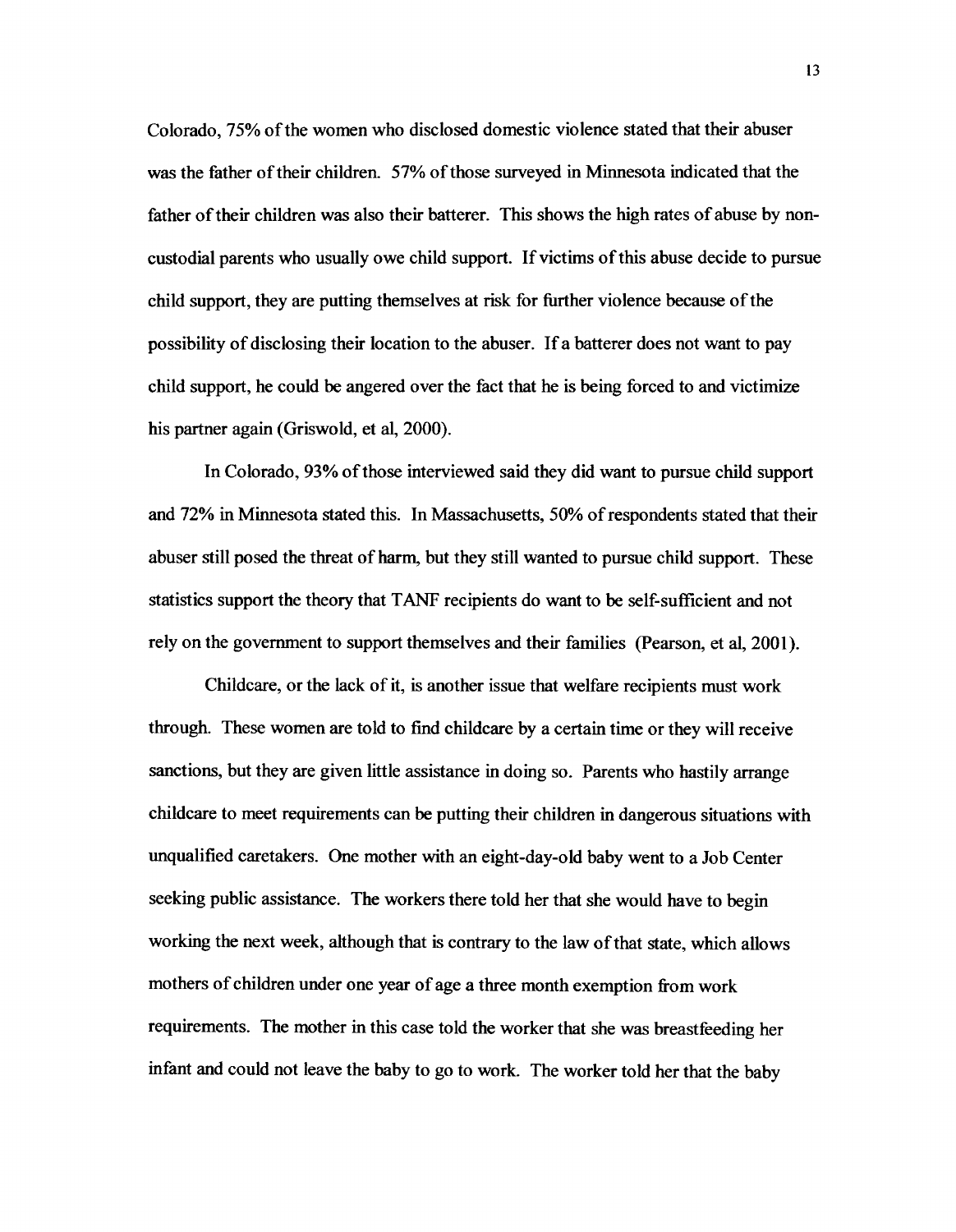should be "independent." The mother, afraid of being denied benefits, had a friend watch her baby and went to work. During that time, the baby would not drink from a bottle and subsequently had to be hospitalized for dehydration (Light, 1999).

That story illustrates the situations of many welfare recipients who are forced to work in order to receive benefits. Many are told that they do not qualify for government subsidized childcare. These individuals are then denied the benefits entitled to them and the opportunity to find employment because they choose not to leave their children in unsafe environments (Light, 1999).

The United States Department of Health and Human Services administers a grant called the Child Care and Development Fund. This program aims to give parents more options to meet their childcare needs and enhance the quality and supply of childcare for all families. The Fund also created strong standards for childcare providers to ensure the health and safety of children. While this subsidy is extremely beneficial to those who receive it, it is not a guaranteed entitlement for all TANF recipients (Gong, et aI, 1999).

Mothers who experience domestic violence may be more reluctant than other parents to allow others to care for their children while they work. Those that have left the abusive situation may fear that the abuser will kidnap the children and possibly harm them while they are in the care of others. The women may feel that it is their responsibility to keep their children safe from the abuser and therefore do not want to be apart from them, even if it means being able to work and earn a living (Browne et aI, 1999).

There are many welfare-to-work programs to help welfare recipients who are victims of domestic violence gain employment and job training. While these programs

14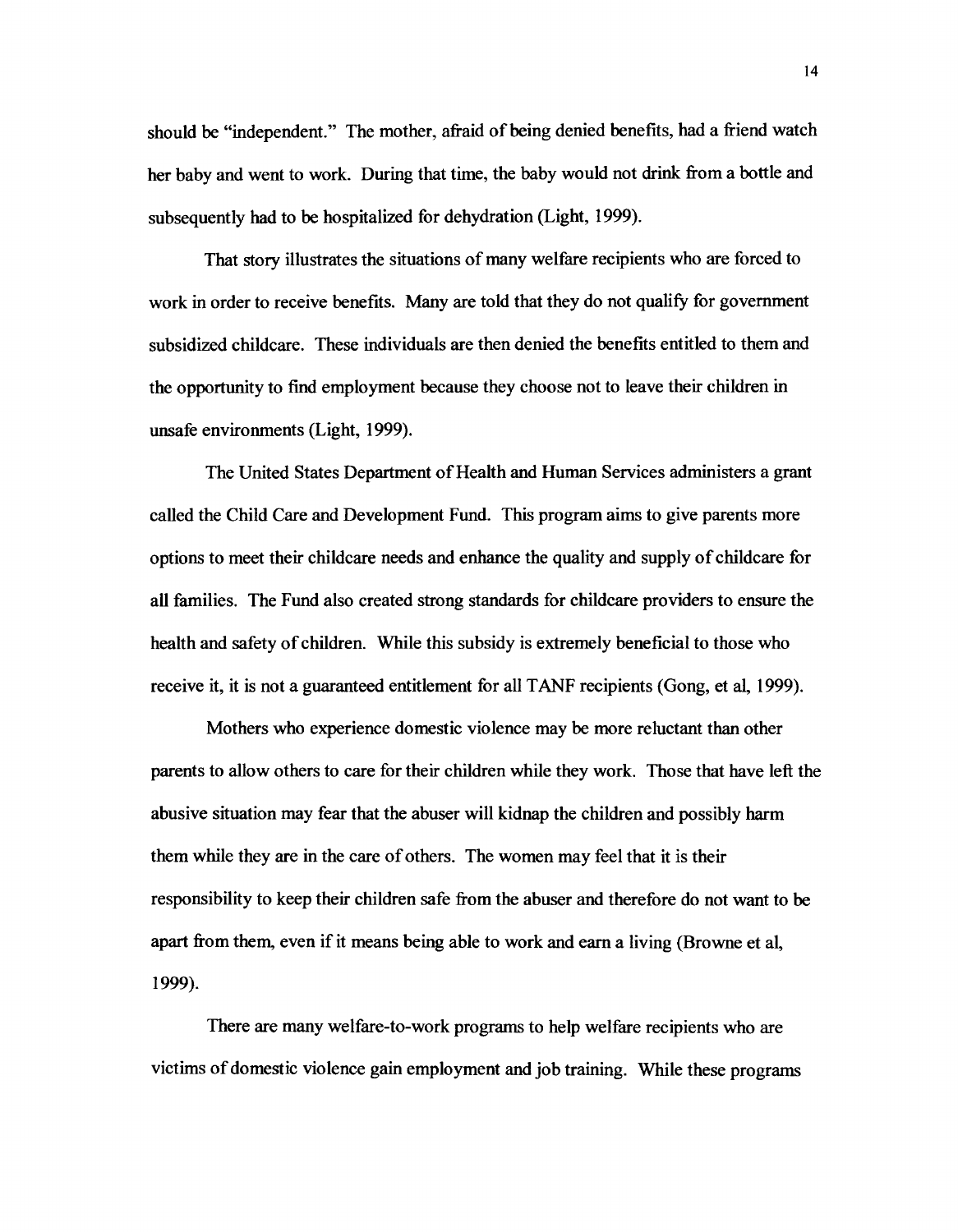are necessary to help women find and maintain jobs, must take into account the high levels of violence that many women on welfare experience and the barriers that prohibit them from participating in the programs before they will provide the intended fmancial freedom for these women (Sable, et ai, 1999).

The creators of welfare reform tend to blame welfare mothers for the country's economic problems and see mandating employment as the only reasonable and appropriate option for women who need assistance. There is not enough emphasis on helping women better care for their children, leave an abusive situation, and overcome other difficulties that they may be experiencing such as substance abuse (Hirsch, 2001).

The welfare reform law fails to address the creation of new jobs or the fact that it is essentially impossible for most single-parent families to survive on minimum-wage pay, which is the rate that many jobs requiring little skill and education pay their employees (Sable, et ai, 1999). The educational options available to women on welfare are also limited and give them little hope to rise above their situations and gain independence. They are given little opportunity to pursue higher educational degrees that would be beneficial to them in finding employment later. Many stereotype women that receive public assistance as unintelligent and incapable of being educated. Therefore, many women with much potential, but few resources, fall through the cracks and have no chance to change that stereotype (Fine et ai, 2000).

Unfortunately, one of the main drives for welfare reform was to ease the strain on the federal budget and that of states. It is evident that with the focus on saving money, creating new programs and services for welfare recipients that will cost taxpayers even more money is not a very popular plan. While there are some effective programs in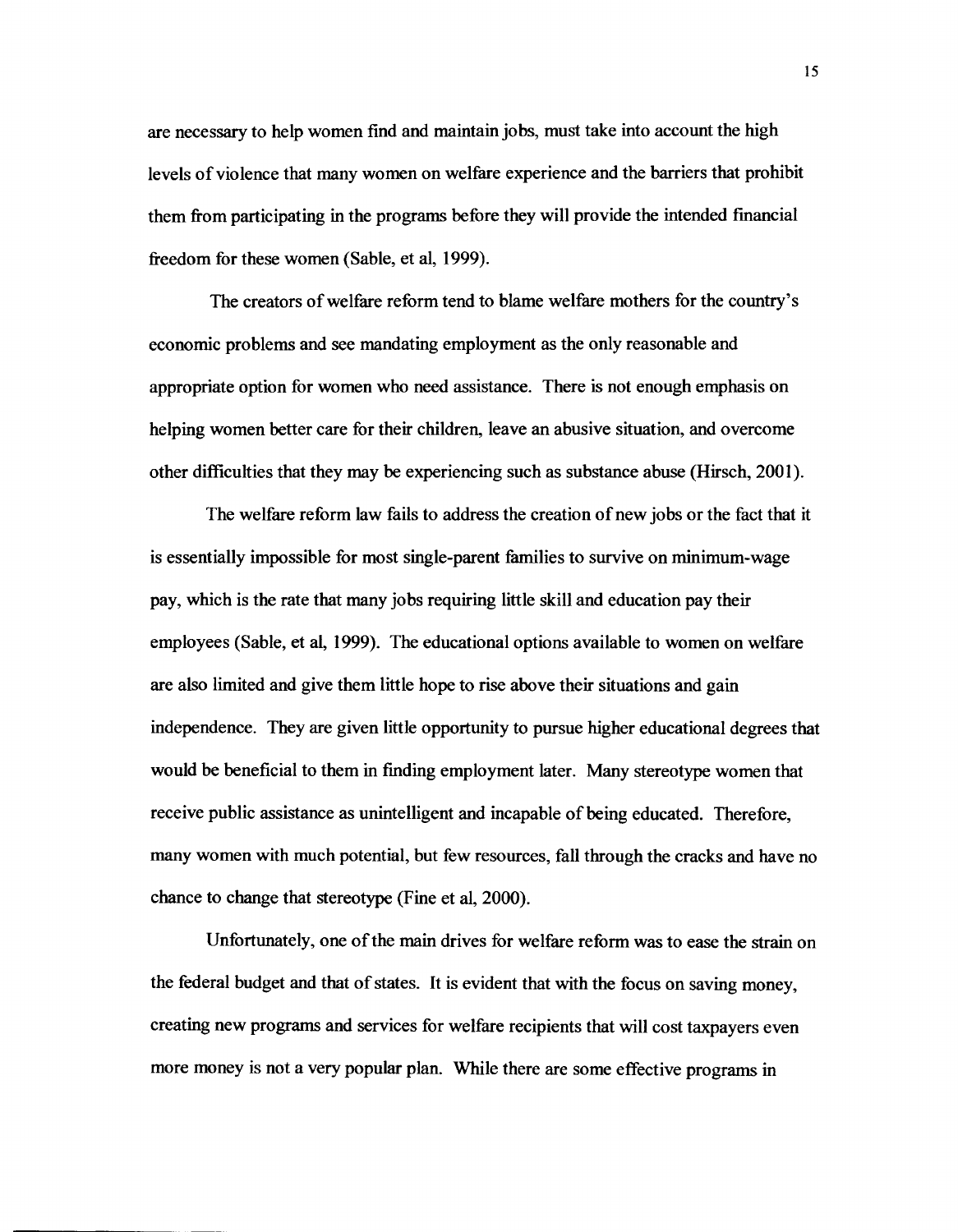existence to deal with domestic violence and help women on the road to self-sufficiency, many fail in these duties and need drastic changes. In some areas of the country, these programs aren't even present, leaving a great void in the lives of many who are in need of them (Honeycutt, 2001).

The policies aimed at battered women introduced in the PRWORA "reveal a great deal about the state's view of violence against women, including what commitments the state is willing to make to reduce male violence and whether it will honor them", stated Demie Kurz, in a 1998 article (Kurz, 1998). Violence against women needs to be taken seriously, by law enforcement officials, those in the legal system and those on Capital Hill. Laws against spousal abuse must be enforced and stronger punishments need to be in place for those who break those laws. One of the most vital functions of government is to protect its citizens, both in the private and public sphere. This should include women who are being abused. Often it does not. Instead, these women are told to get jobs, even though their situations often make it impossible for them to do so. They are told to get off the welfare rolls through whatever means possible, but are given little or inadequate assistance to accomplish this (Fine et a1, 2000).

For the Personal Responsibility and Work Opportunity Reconciliation Act to work for the highest possible good, changes need to be made in its design, programs, and delivery. States should not be given the option to implement domestic violence screening and services; they should be mandated to do so and given federal funds to assist them. They should not have a choice of whether or not to offer the Family Violence Option and good cause exemptions for child support cooperation. These should be required options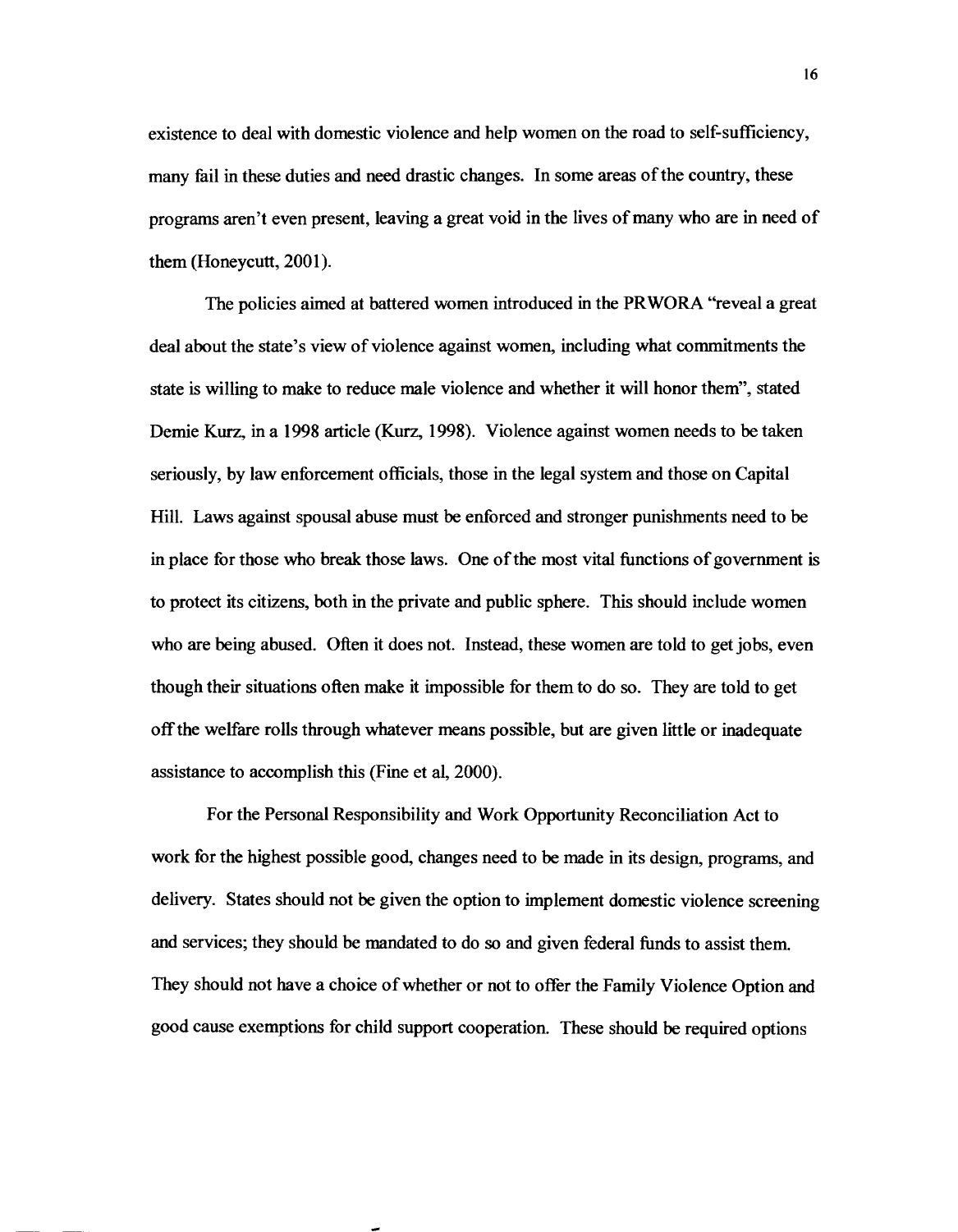for women. If these options are going to be available, women must be told about them so they can benefit from them (Lein et al, 2001).

Childcare subsidies need to be accessible to all women receiving TANF. Those with young children should be given more opportunity to stay home and care for them, without the fear of losing benefits. Parents must be informed of their options and right to choose the best childcare for the children instead of being forced to leave their children in potentially dangerous environments while they are at work. The safety and well-being of children who benefit from T ANF need to be the foremost concerns, not making sure their mothers are employed (Light, 1999).

State workers in the offices of welfare and child support need to be trained on sensitivity to their clients' special needs and situations. They need to be encouraged to treat the women that they serve with respect and dignity and gain their confidence and trust. Only then will women seeking benefits feel comfortable sharing their stories of violence with the only people who can refer them to the services that they so desperately need. The Options/Opciones program and others that have been studied illustrate the apathy and lack of sensitivity that is seen in T ANF caseworkers. Unless their attitudes are changed, those programs will never be seen by those in need of them as a promising alternative to violence and poverty (Levin, 2001).

To better address the needs of women who are victims of domestic violence, several improvements would be required. These include better tracking of the rates of women who disclose domestic violence, greater attention to whether women who disclose violence are actually receiving services, and internal monitoring to see whether the policies and programs to address domestic violence are being implemented correctly.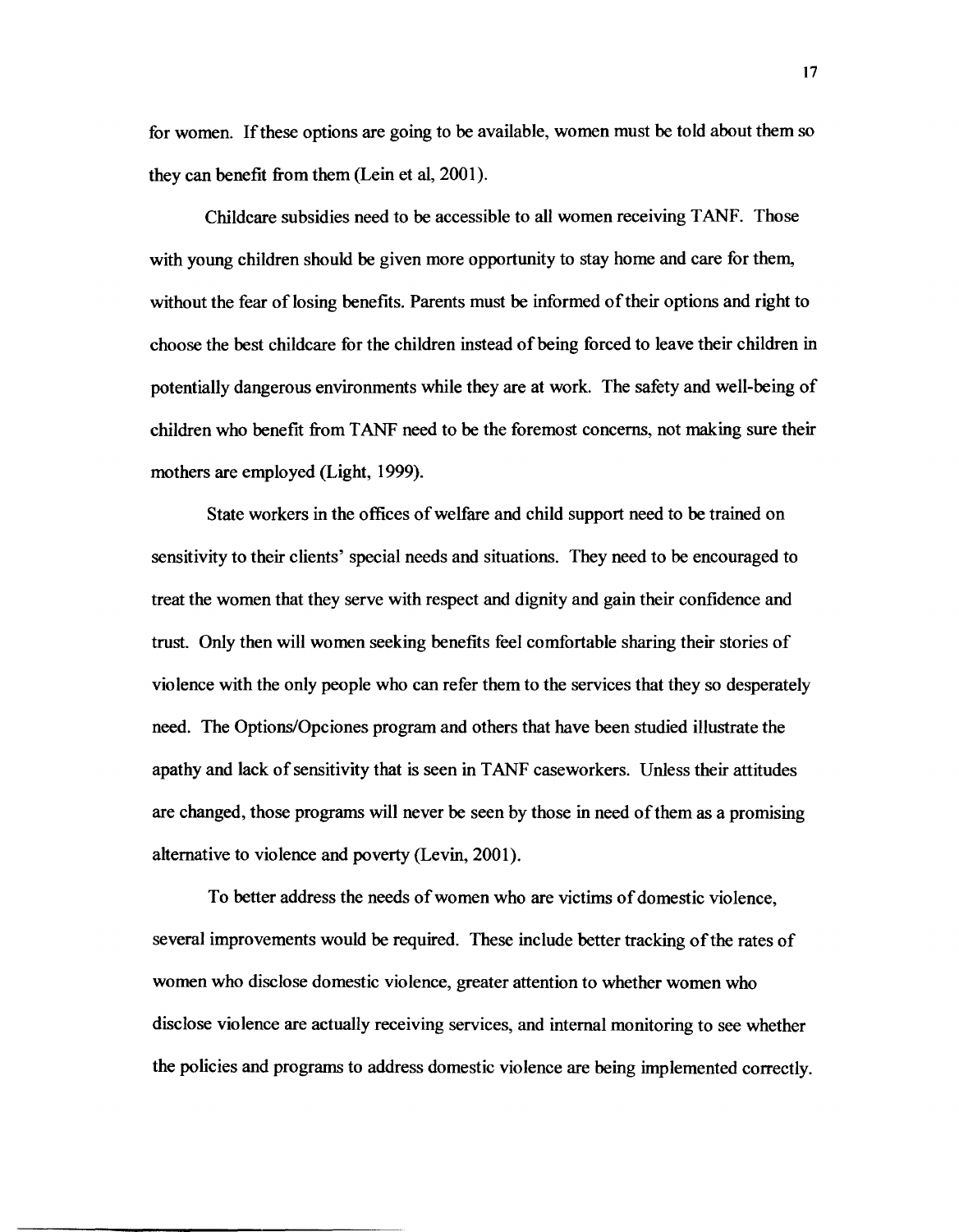More research needs to be done on the programs that are in existence and new avenues need to be explored and tested. Domestic violence advocates and welfare workers need to come together to work towards addressing the needs of women for economic freedom and safety (Raphael, 1999).

Some states have developed innovative practices for educating individuals about domestic violence, providing services to prevent it, and assisting those who experience it. In California, education and counseling services target adolescent boys and young men to cover issues like the prevention of domestic violence. In Colorado, domestic violence task forces have been formed to train public health practitioners and those in the criminal justice system on working with victims of domestic violence. In Michigan, a domestic violence component was incorporated into its family preservation program, called Families First. It involves a training curriculum for family preservation workers and creates a program to provide these services to at-risk families in battered women's shelters. In Nevada, training is given to staff involved in administering TANF that includes a focus on domestic violence. They are also working towards educating the public, judicial personneL and law enforcement on domestic violence matters. Minnesota has long been a progressive state in terms of welfare programming and it has implemented a project that involves social service agencies, police, prosecutors, family and criminal court judges, jails, shelters, health care providers, and child welfare workers in a community wide effort to prevent domestic violence and help victims. In Washington, the Address Confidentiality Program consists of a confidential system of post office addresses for victims of domestic violence. Victims can also disguise their addresses when establishing records with state and local agencies. Former Governor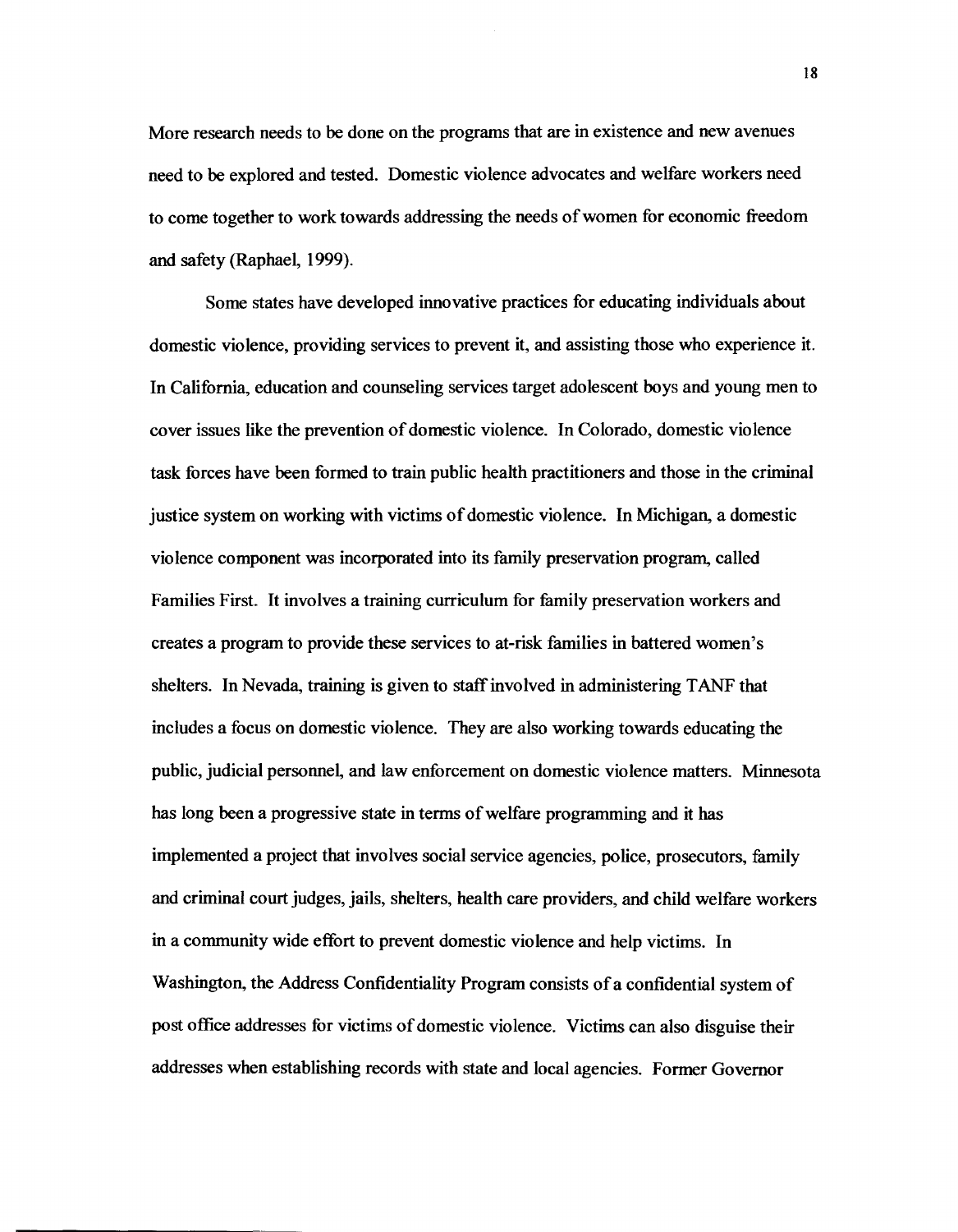Lowery issued an executive order requiring each state agency and institution of higher education to create a workplace environment that provides assistance, ensures personnel policies and procedures that are responsive to victims of domestic violence, and makes these policies available to all state employees. These programs are encouraging and show that many state officials are committed to ending domestic violence and serving its victims, but so much more can be done (Kaplan, 1997).

Last year, in the 106th Congressional session, the Battered Women's Economic Security and Safety Act was introduced in the Senate as S. 1069 and in the House of Representatives as H.R. 5262. It includes a section on violence against women in the workplace. The bill ensures employment protection for battered women, including entitlement to paid leave to address their abuse and unemployment compensation when a woman is fired "due to circumstances directly resulting from the individual's experience of domestic violence" (U. S. Senate, S. 1069, U. S. House of Representatives, H.R. 5262).

While this bill, if passed, will provide job security and protection for those domestic violence victims already employed, it says little about those who have been unable to find jobs. Congress has paid little attention to addressing the difficulties for domestic violence victims of meeting the TANF work requirements, finding child care, and participating with child support agencies. Instead of giving women real options for working towards economic independence, they are provided with waivers and exemptions from doing so.

The safety of poor women and children should be a top priority to lawmakers. The policies and programs that they create should reflect this. If domestic violence and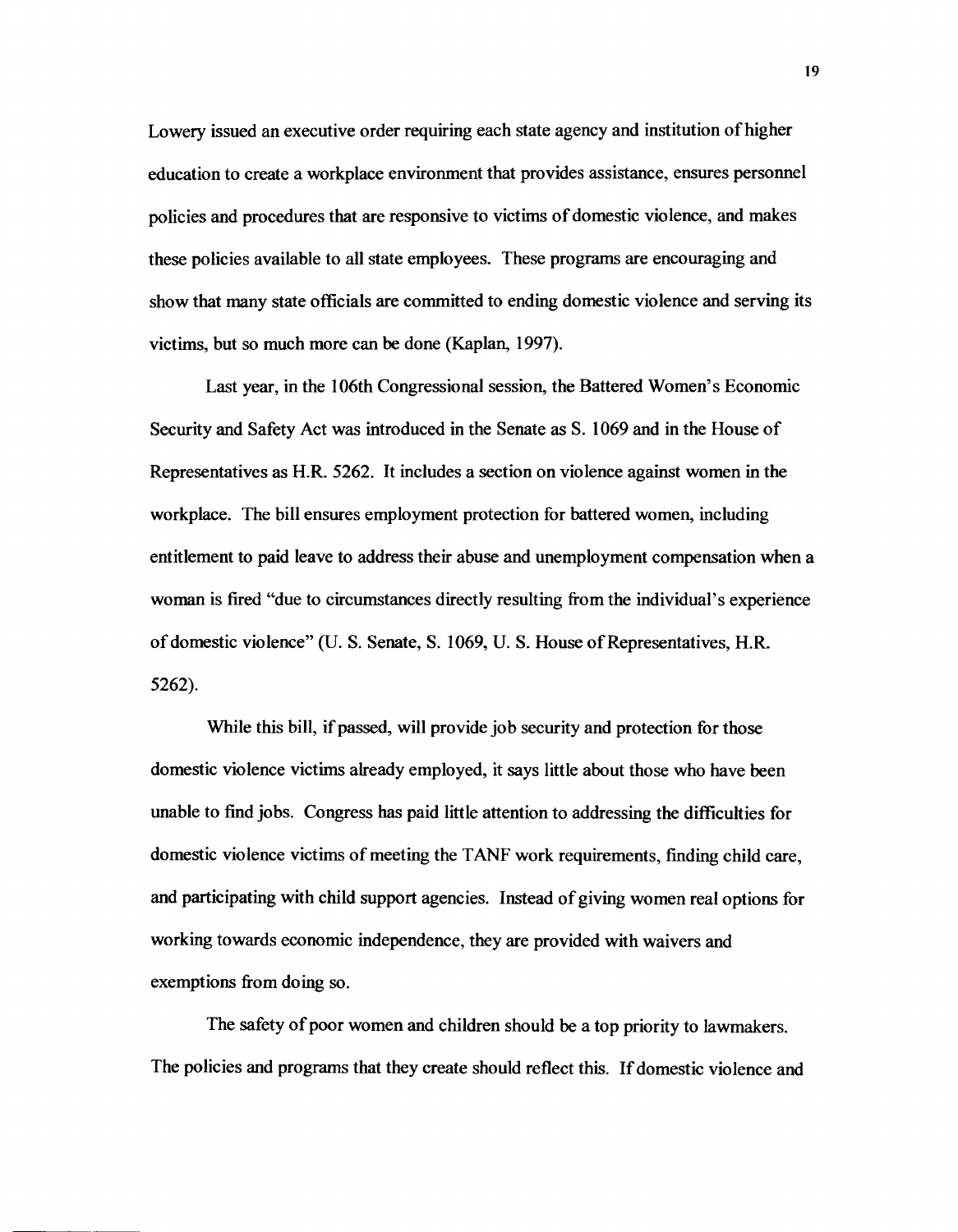its affect on families are not taken seriously, this problem will continue to plague our nation for generations to come. Women need to be helped to overcome abuse and become self-sufficient through any viable means necessary. Public assistance is one of those means and should be designed to benefit those who need it and get them started on the road to safety and economic freedom.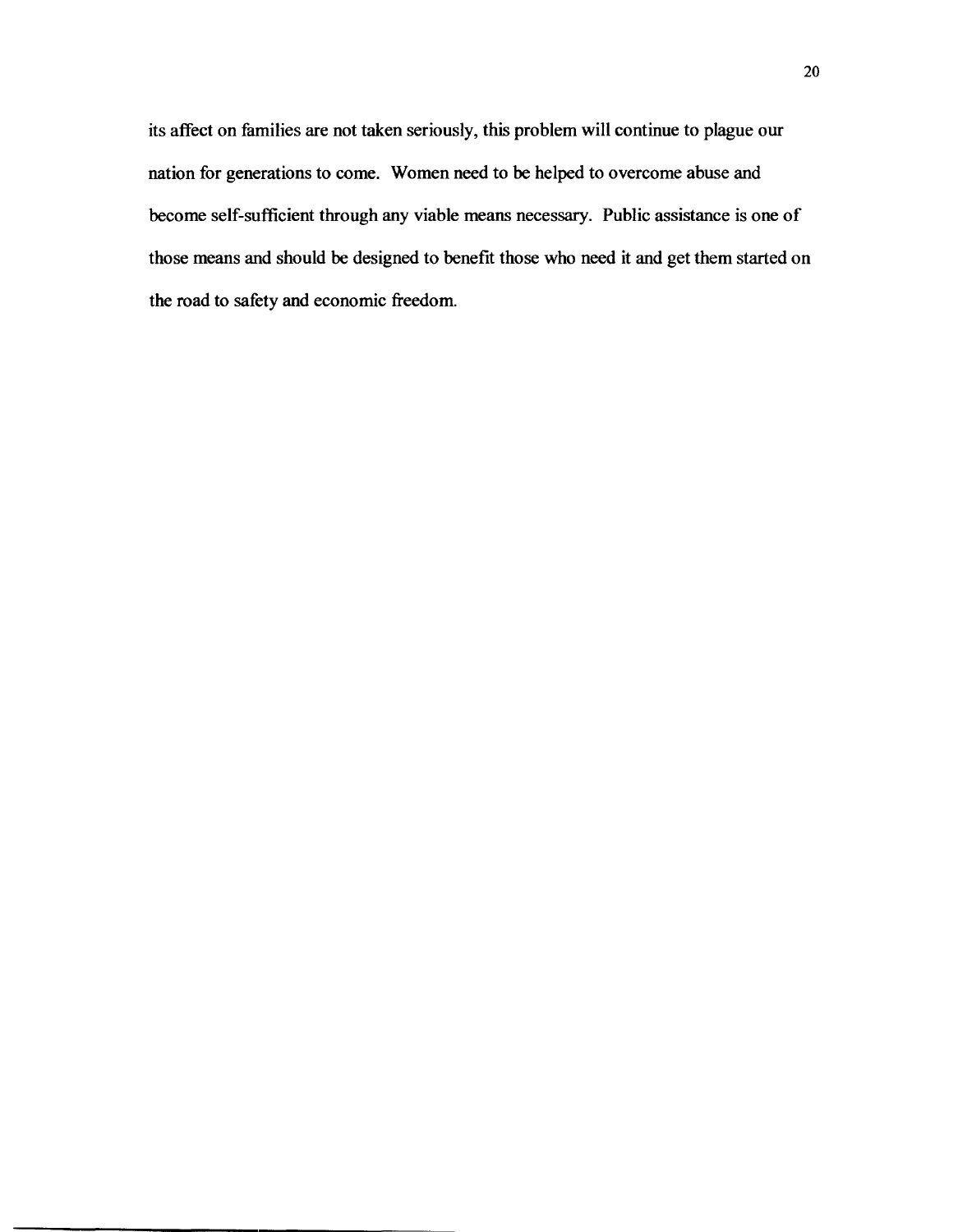#### **Works Cited**

- Akukwe, Chinua. "The Potential Impact of the 1996 Welfare Reforms on Intimate Partner Violence." Family and Community Health 1998:54-62.
- Browne, Angela, Amy Salomon, and Shari S. Bassuk. "The Impact of Recent Partner Violence on Poor Women's Capacity to Maintain Work." Violence Against Women April 1999: 393-426.
- Davies, Jill. "The New Welfare Law: Implications for Battered Women Introduction to the Law." The Minnesota Center Against Violence and Abuse October 7, 1999: 1-10.
- Fine, Michelle and Lois Weis. "Disappearing Acts: The State and Violence Against Women in the Twentieth Century." Signs Summer 2000: 1139-1146.
- Gong, Jo Ann C., Alice Bussiere, Jennifer Light, Rebecca Scharf, Marc Cohan, and Sherry Leiwant. ''Child Care in the Postwelfare Reform Era: Analysis and Strategies for Advocates." Clearinghouse Review January - February 1999: 1-18.
- Greenberg, Mark. "Welfare Reform and Devolution: Looking Back and Forward." Brookings Review Summer 2001: 20-24.
- Griswold, Esther Ann, Jessica Pearson, and Nancy Thoennes. "New Directions for Child Support Agencies When Domestic Violence is an Issue." Policy and Practice of Public Human Services March 2000: 29-36.
- Hirsch, Amy. "'The World Was Never a Safe Place for Them': Abuse, Welfare Reform, and Women With Drug Convictions." Violence Against Women February 2001: 159-175.
- Honeycutt, Todd C., Linda L. Marshall, and Rebecca Weston. "Toward Ethnically Specific Models of Employment, Public Assistance, and Victimization." Violence Against Women February 2001: 126-140.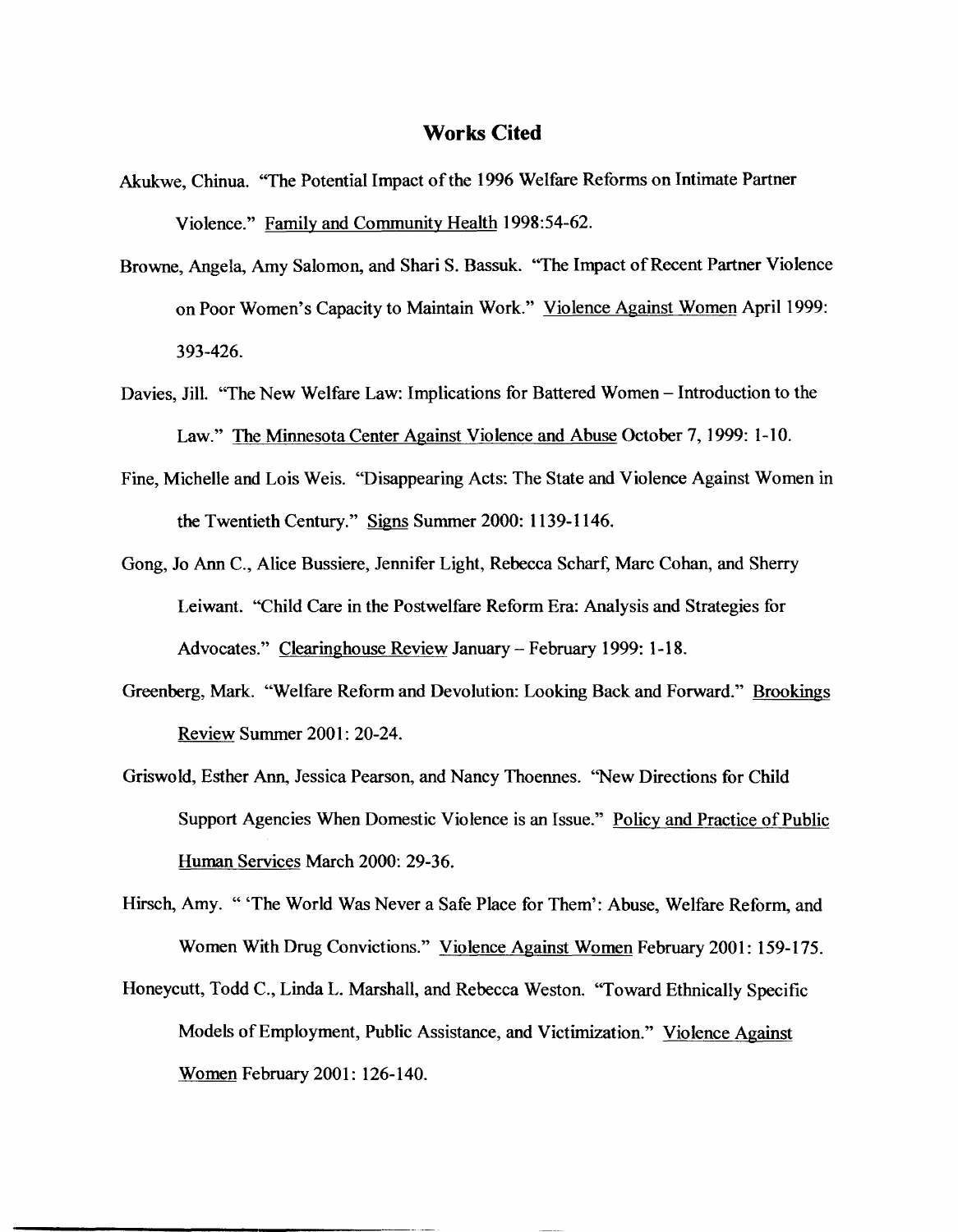- Kaplan, April. "Domestic Violence and Welfare Reform." Welfare Information Network September 1997: 1-10.
- Kurz, Demie. "Women, Welfare, and Domestic Violence." Social Justice Spring 1998: 105- 122.
- Lein, Laura, Susan E. Jacquet, Carol M. Lewis, Patricia R. Cole, and Bernice B. Williams. "With the Best of Intentions: Family Violence Option and Abused Women's Needs." Violence Against Women February 2001: 193-210.
- Levin, Rebekah. "Less Than Ideal: The Reality of Implementing a Welfare-to-Work Program for Domestic Violence Victims and Survivors in Collaboration with the T ANF Department." Violence Against Women February 2001: 211-221.
- Light, Jennifer. "Public Hearing on the Administration's Plan for Child Care Funding and Services Delivery." Testimony Before: New York City Council Committee on General Welfare and Committee on Women's Issues. The Welfare Law Center January 21, 1999: 1-3.
- Lyon, Eleanor. "Poverty, Welfare, and Battered Women: What Does the Research Tell Us?" Minnesota Center Against Violence and Abuse January 1998: 1-8.

National Coalition for the Homeless. "Domestic Violence and Homelessness." National Coalition for the Homeless Fact Sheet April 1999: 1-3.

National Organization of Women. "Welfare Reform and Domestic Violence." Washington State Chapter Position Paper January 1998: 1-2.

Pavetti, LaDonna. "Welfare Reform and Hard-to-Employ Families: An Overview." University of Wisconsin November 1999: 1-9.

Raphael, Jody. "The Family Violence Option: An Early Assessment." Violence Against